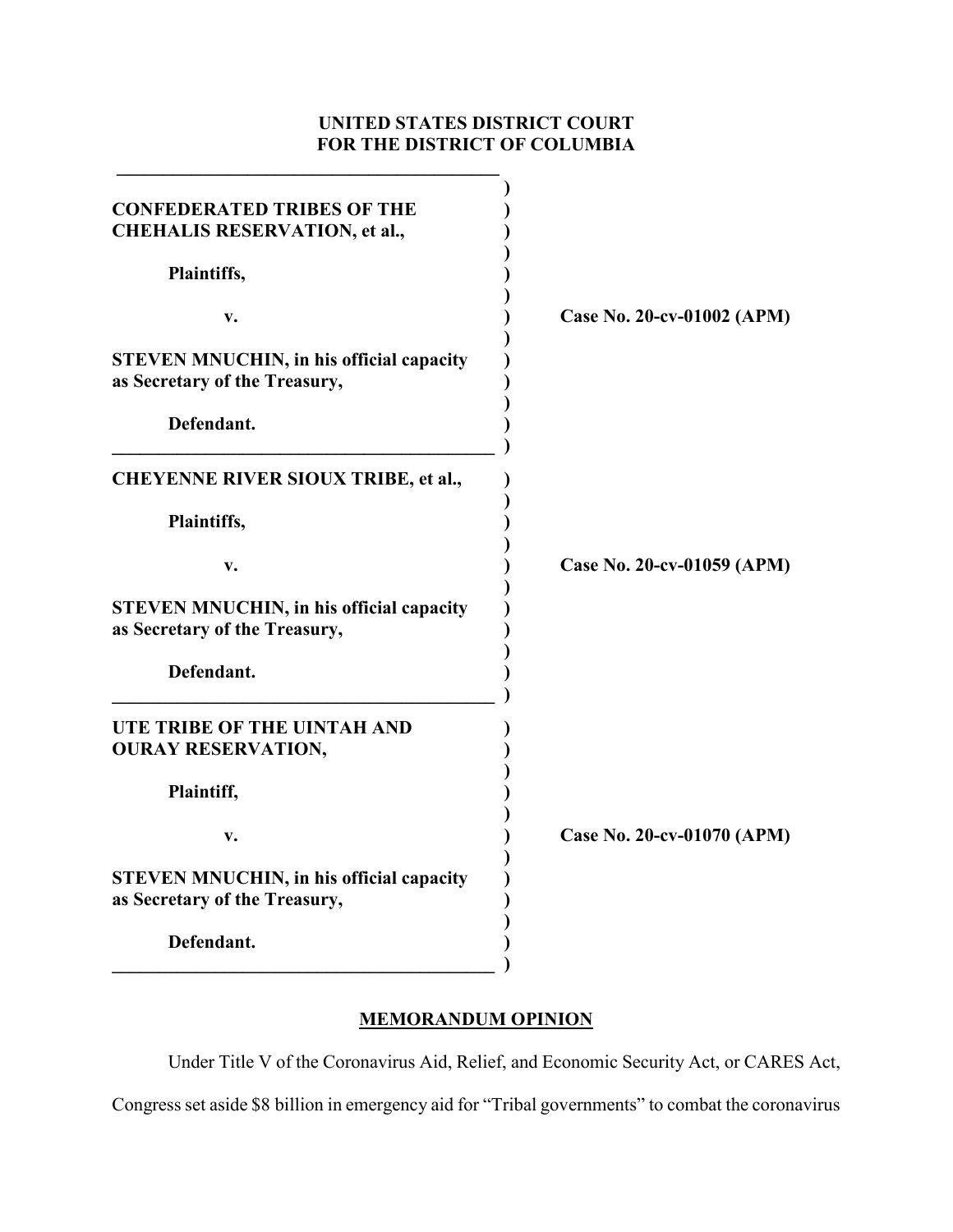pandemic. This case concerns what it means to be a "Tribal government" for the purpose of receiving Title V funds.

Plaintiffs are a group of federally recognized tribes from the lower 48 states and Alaska. They unquestionably qualify to receive some portion of the emergency relief set aside under Title V of the CARES Act. What Plaintiffs fear, however, is that the Secretary of the Treasury, who Congress authorized to disburse the monies, is about to give away a significant percentage of the \$8 billion to what are known as Alaska Native regional and village corporations, or ANCs. ANCs are for-profit corporations recognized under Alaska law that were established by Congress as part of the Alaska Native Claims Settlement Act. The Secretary of Treasury has announced that ANCs are eligible to receive Title V funds, although he has yet to identify which ANCs will receive funds or how much. The Secretary intends to disburse the funds tomorrow—April 28, 2020.

Plaintiffs ask this court to enjoin the Secretary from making Title V payments to ANCs. Their position is straightforward. Title V grants \$8 billion in relief funds for "Tribal governments," which the CARES Act defines as "the recognized governing body of an Indian Tribe." In Plaintiffs' view, ANCs do not meet the statutory definition of either "Indian Tribe" or "Tribal government." ANCs therefore are not eligible for Title V funds. Whether Plaintiffs' or the Secretary's reading of Title V is the correct one is at the heart of the parties' dispute.

Before the court are Plaintiffs' motions for a temporary restraining order and preliminary injunction. Because the court finds that Plaintiffs have made a clear showing that they are likely to suffer irreparable harm in the absence of preliminary relief, that they are likely to succeed on the merits, and the balance of the equities and the public interest favor an injunction, the court grants Plaintiffs' motions—but only in part. The court will preliminarily enjoin the Secretary from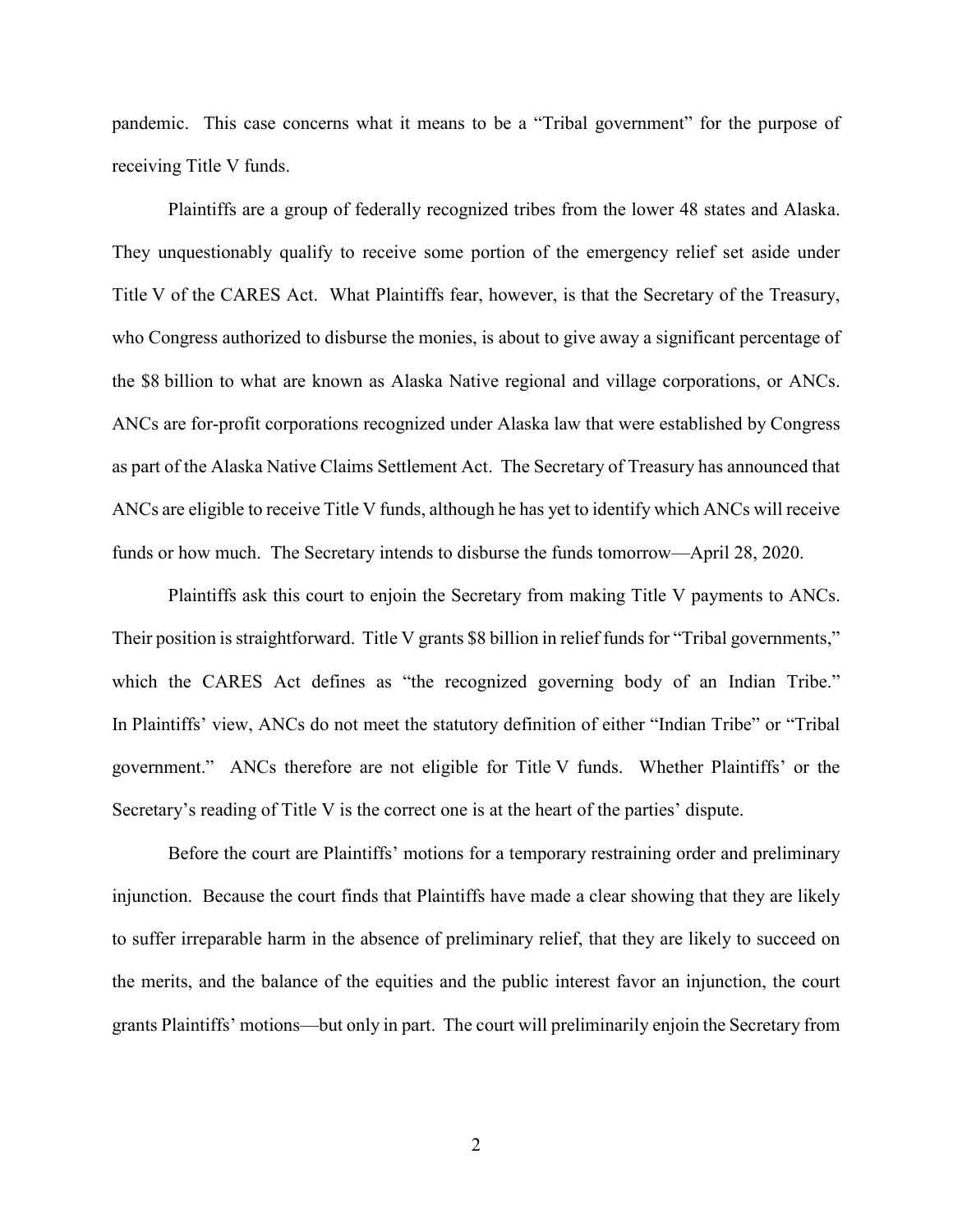disbursing Title V funds to any ANC, but will not direct him at this time to disburse the entire \$8 billion in emergency relief to Plaintiffs and other federally recognized tribes.

**I.**

## **A. Statutory Background**

## *1. The CARES Act*

Congress enacted the Coronavirus Aid, Relief, and Economic Security Act ("CARES Act"), Pub. L. No. 116-136, 134 Stat. 281 (2020), to respond to the devastating impacts of the COVID-19 pandemic. Its provisions direct tailored relief to specific sectors of American society, including economic aid to small businesses and employment retention programs for workers (Title I); unemployment insurance and other financial support systems for workers, businesses, and families (Title II); pandemic response and healthcare funding (Title III); support for economically struggling businesses regardless of size (Title IV); relief funding for State, Tribal, and local governments (Title V); and supplemental appropriations for federal agencies and programs (Title VI).

Title V, the title relevant here, amends the Social Security Act (42 U.S.C. 301 *et seq.*), and appropriates \$150 billion for fiscal year 2020 for "payments to States, Tribal governments, and units of local government." 42 U.S.C. §  $801(a)(1)$ . Of that sum, \$8 billion is "reserve[d] ... for making payments to Tribal governments." *Id.* § 801(a)(2)(B). The Act requires the Secretary of the United States Department of the Treasury ("Secretary") to disburse the Title V funds to Tribal governments "not later than 30 days after" March 26, 2020, the date of enactment of this section that is, by April 26, 2020. *Id.* § 801(b)(1). The Act further instructs that the funds are intended:

> to cover only those costs of the State, Tribal government, or unit of local government that  $- (1)$  are necessary expenditures incurred due to the public health emergency with respect to the Coronavirus Disease 2019 (COVID-19); (2) were not accounted for in the budget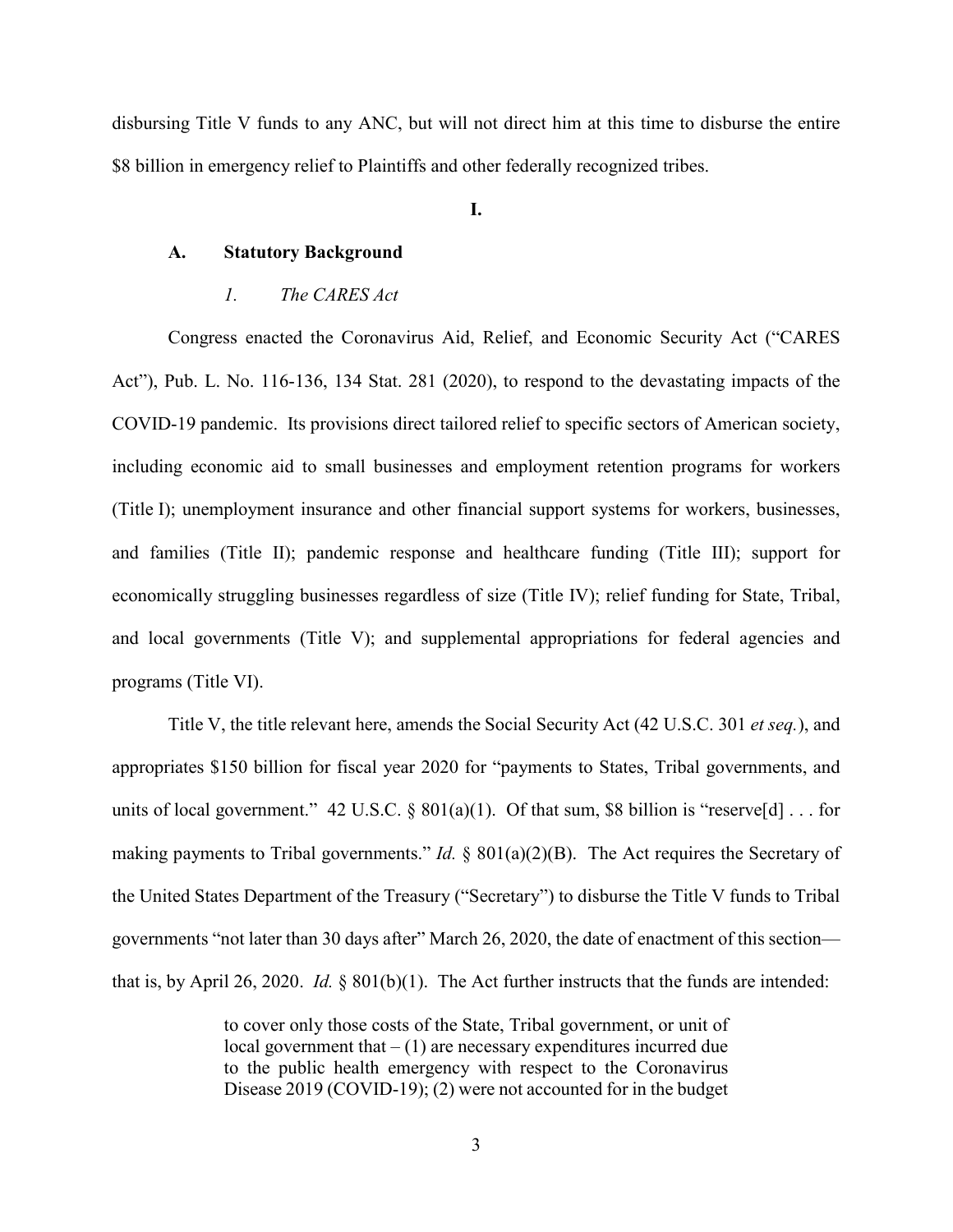most recently approved as of the date of enactment of this section for the State or government; and (3) were incurred during the period that begins on March 1, 2020, and ends on December 30, 2020.

*Id.* § 801(d).

For purposes of Title V funding, the CARES Act defines "Tribal government" as "the recognized governing body of an Indian tribe." *Id.* § 801(g)(5). The Act further provides that "[t]he term 'Indian Tribe' has the meaning given that term in [section 5304(e) of the Indian Self-Determination and Education Assistance Act, 25 U.S.C. § 5304(e)]." *Id.* § 801(g)(1). The Indian Self-Determination and Education Assistance Act in turn defines "Indian tribe" as "any Indian tribe, band, nation, or other organized group or community, including any Alaska Native village or regional or village corporation as defined in or established pursuant to the Alaska Native Claims Settlement Act (85 Stat. 688) [43 U.S.C. 1601 *et seq.*], which is recognized as eligible for the special programs and services provided by the United States to Indians because of their status as Indians." 25 U.S.C. § 5304(e).

#### *2. The Alaska Native Claims Settlement Act*

The Alaska Native Claims Settlement Act, enacted in 1971, Pub. L. No. 92–203, § 2(b), 85 Stat. 688, ("ANSCA") is "a comprehensive statute designed to settle all land claims by Alaska Natives," *Alaska v. Native Vill. of Venetie Tribal Gov't*, 522 U.S. 520, 523 (1998). Among other things, ANSCA extinguished all aboriginal claims to Alaska land, and "[i]n return, Congress authorized the transfer of \$962.5 million in state and federal funds and approximately 44 million acres of Alaska land to state-chartered private business corporations that were to be formed pursuant to the statute; all of the shareholders of these corporations were required to be Alaska Natives." *Id.* at 524 (citing ANCSA, §§ 6, 8, 14 (codified at 43 U.S.C. §§ 1605, 1607, 1613)). The transfer of reservation lands to private, state-chartered Native corporations, or ANCs, was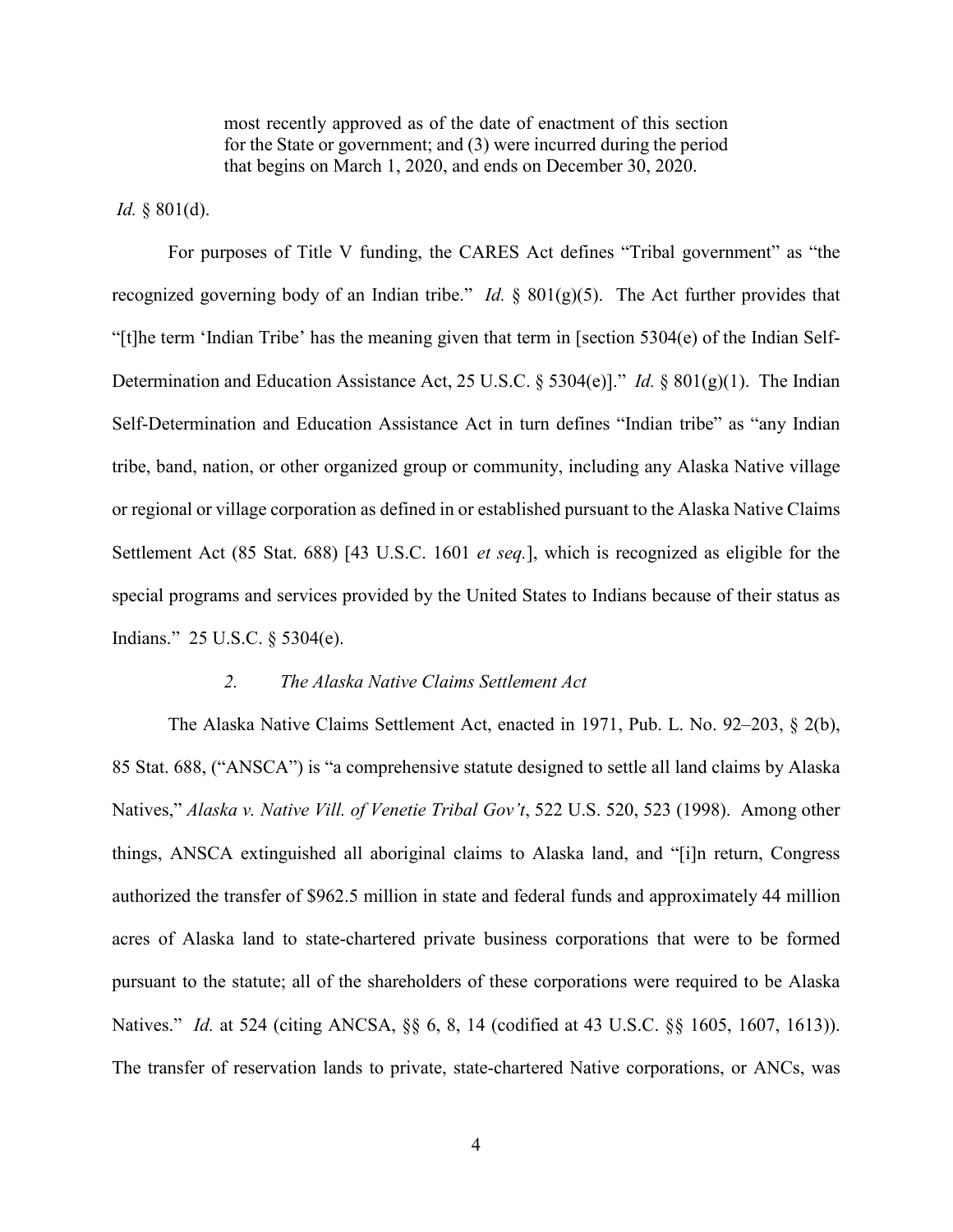"without any restraints on alienation or significant use restrictions," because Congress intended to avoid "'any permanent racially defined institutions, rights, privileges, or obligations.'" *Id.* at 532– 33 (citing ANCSA, §§ 2b, 8, 14). "By ANCSA's very design, Native corporations can immediately convey former reservation lands to non-Natives, and such corporations are not restricted to using those lands for Indian purposes." *Id.* at 533.

Today, ANCs continue to own approximately 44 million acres of land. RESOURCE DEVELOPMENT COUNCIL, *Alaska Native Corporations*, https://www.akrdc.org/alaska-nativecorporations (last visited Apr. 25, 2020) [hereinafter Res. Dev. Council]. The ANCs' "landholdings are equivalent to the total trust land base of all federally recognized Tribal governments in the Lower-48 states combined." First Am. Compl. for Declaratory and Inj. Relief, No. 20-cv-1059, ECF No. 14 [hereinafter Cheyenne River Am. Compl.], at 22. In fiscal year 2017, ANCs had a combined revenue of \$9.1 billion, and the twelve regional ANCs have over 138,000 shareholders and employ more than 43,000 people worldwide. *See* Res. Dev. Council*.* 

#### *3. ISDEAA and ANCs*

Congress enacted the Indian Self-Determination and Education Assistance Act, or ISDEAA, in 1975 "to help Indian tribes assume responsibility for aid programs that benefit their members." *Menominee Indian Tribe of Wis. v. United States*, 136 S. Ct. 750, 753 (2016). Under ISDEAA, tribes may enter into "self-determination contracts," or "638" agreements, with federal agencies to provide services that otherwise would have been provided by the federal government, such as education, law enforcement, and health care. 25U.S.C. § 5321(a)(1); *Menominee Indian Tribe*, 136 S. Ct. at 753; *Seminole Tribe of Fla. v. Azar*, 376 F. Supp. 3d 100, 103 (D.D.C. 2019).

Historically, federal agencies have treated ANCs as "Indian tribes" under ISDEAA and therefore as eligible to enter into 638 agreements. *See Cook Inlet Native Ass'n v. Bowen*, 810 F.2d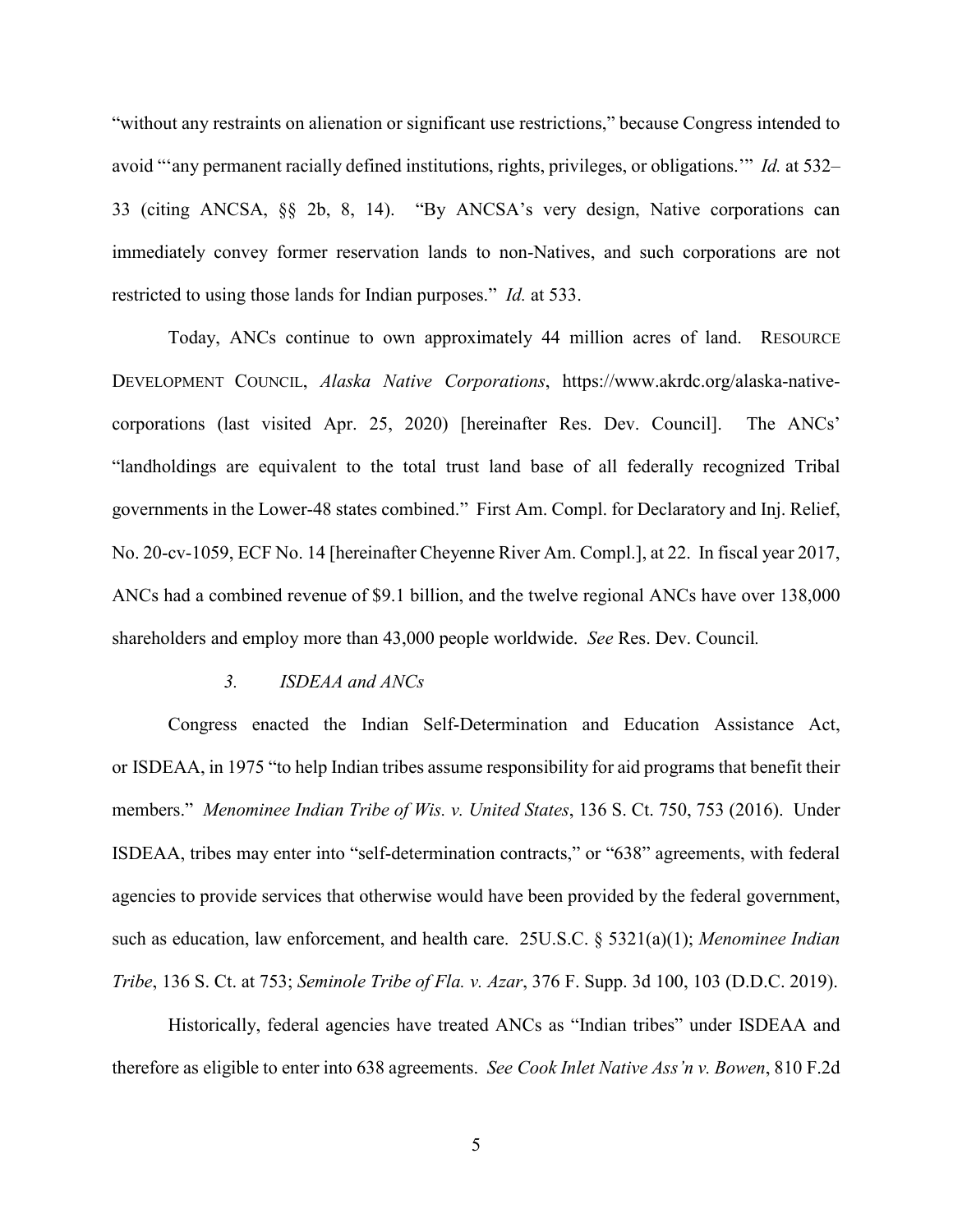1471, 1473–77 (9th Cir. 1987) (setting forth history of agency treatment of ANCs under ISDEAA). However, the extent of actual 638 contracting with ANCs under ISDEAA is unclear. The Secretary's counsel, for instance, was unable to identify any present or past 638 agreement with an ANC, *see* Hr'g Tr., 4/24/20, at 38—albeit, in fairness, the Secretary had only a limited time to conduct due diligence.

## **B. Factual and Procedural Background**

On April 13, 2020, the Secretary published on the Treasury Department's website a form titled "Certification for Requested Tribal Data" ("Certification"), which requested certain data to effectuate disbursement of CARES Act funds. *See* Confederated Tribes of the Chehalis Pls.' Mot. for TRO and Prelim. Injunction, ECF No. 3 [hereinafter Chehalis Mot.], Kanji Decl., Ex. 2, ECF No. 3-8 at 15–16 [hereinafter Certification].<sup>1</sup> The Certification sought the following information:

(1) "Name of Indian Tribe";

l

(2) "Population," defined as "Total number of Indian Tribe Citizens/Members/Shareholders, as of January 1, 2020";

(3) "Land Base," defined as "Total number of land acres held by the Indian Tribe and any tribally-owned entity (to include entities in which the Indian Tribe maintains at least 51% ownership) as of January 1, 2020" noting that such lands would "include lands held in trust by the United States, owned in restricted fee status, owned in fee, or selected pursuant to the Alaska Native Claims Settlement Act";

<sup>&</sup>lt;sup>1</sup> Unless otherwise noted, all citations to the docket refer to the *Confederated Tribes of the Chehalis Reservation et al. v. Mnuchin* docket, Case No. 20-cv-1002 (APM).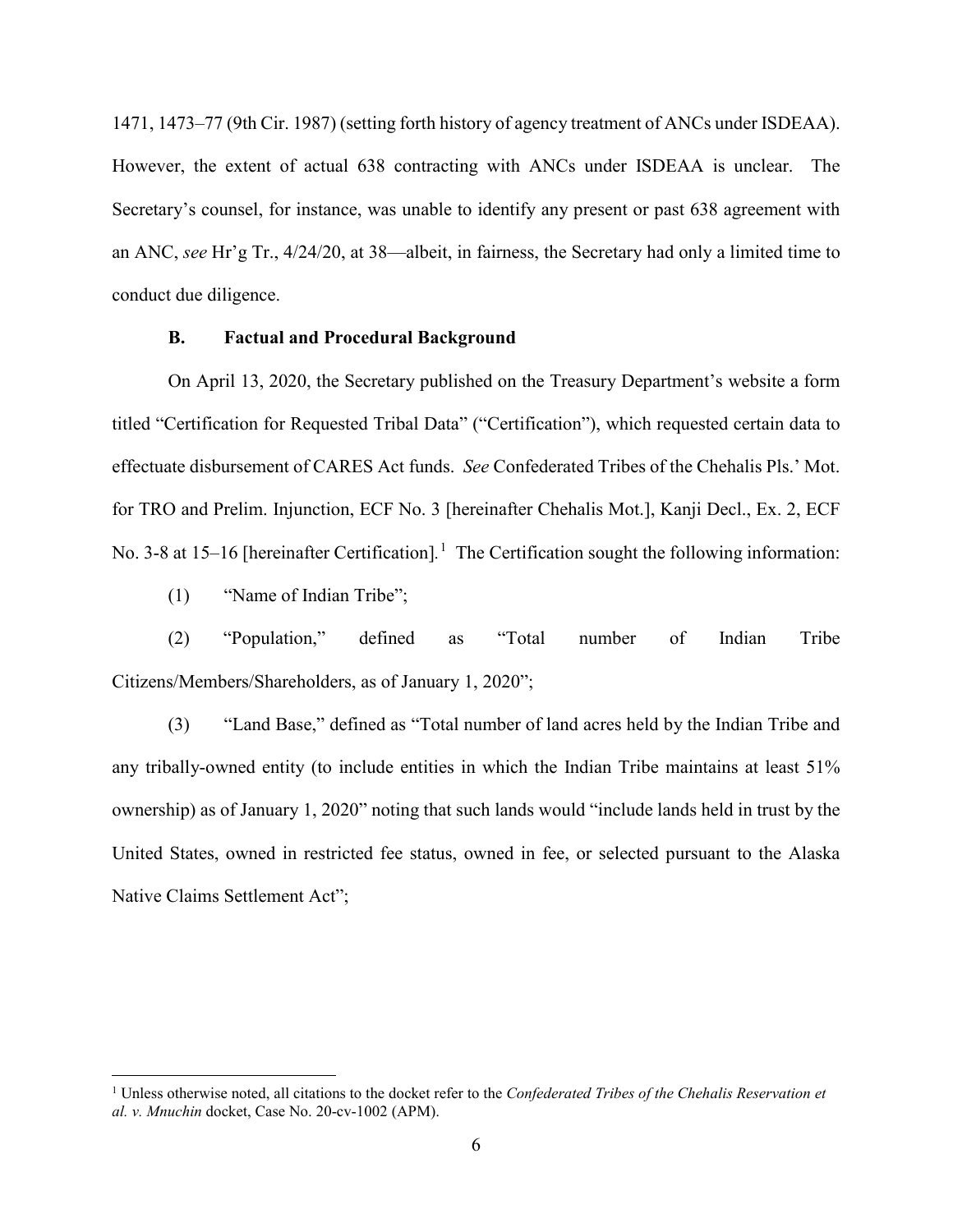(4) "Employees," defined as "Total number of persons employed by the Indian Tribe and any tribally-owned entity (to include entities in which the Indian Tribe maintains at least 51% ownership) on January 1, 2020"; and,

(5) "Total expenditures for the most recently completed fiscal year."

*Id*. The Certification is notable in that it identifies metrics specific to ANCs. ANCs, and not traditional Tribes, have "shareholders." And the Certification asked for land base information for lands "selected pursuant to the Alaska Native Claims Settlement Act." Federally recognized tribes understood from the terms of the Certification that the Secretary had deemed ANCs eligible for Title V funds, and immediately protested this apparent decision. *See* Cheyenne River Sioux Tribe Pls.' Mot. for TRO and Prelim. Inj., Mem. of P. & A. in Support of Mot., ECF No. 4 [hereinafter Cheyenne River Mot.], Ducheneaux Decl., Exs. A–E, ECF No. 4-1 (letters from representatives of various tribal governments to Secretary Mnuchin, dated April 13, 2020, through April 16, 2020, asking that the Secretary not allow ANCs to be counted as Tribal governments under the CARES Act). $^{2}$ 

Four days later, on April 17, 2020, the first of three suits was filed challenging the Secretary's ostensible treatment of ANCs as eligible for funding under Title V of the CARES Act. The Confederated Tribes of the Chehalis Reservation, the Tulalip Tribes, the Houlton Band of Maliseet Indians, the Akiak Native Community, the Asa'carsarmiut Tribe, and the Aleut Community of St. Paul Island (collectively, "Chehalis Plaintiffs") filed an action against the Secretary under the Administrative Procedure Act ("APA"). Chehalis Compl., ECF No. 1. As amended, the single-claim complaint alleges that the Secretary's designation of ANCs as eligible to receive Title V funds was arbitrary, capricious, an abuse of discretion, or otherwise not in

<sup>2</sup> Citations to the filings by the Cheyenne River Sioux Tribe Plaintiffs are found on the docket in *Cheyenne River Sioux Tribe et al. v. Mnuchin*, 20-cv-1059 (APM).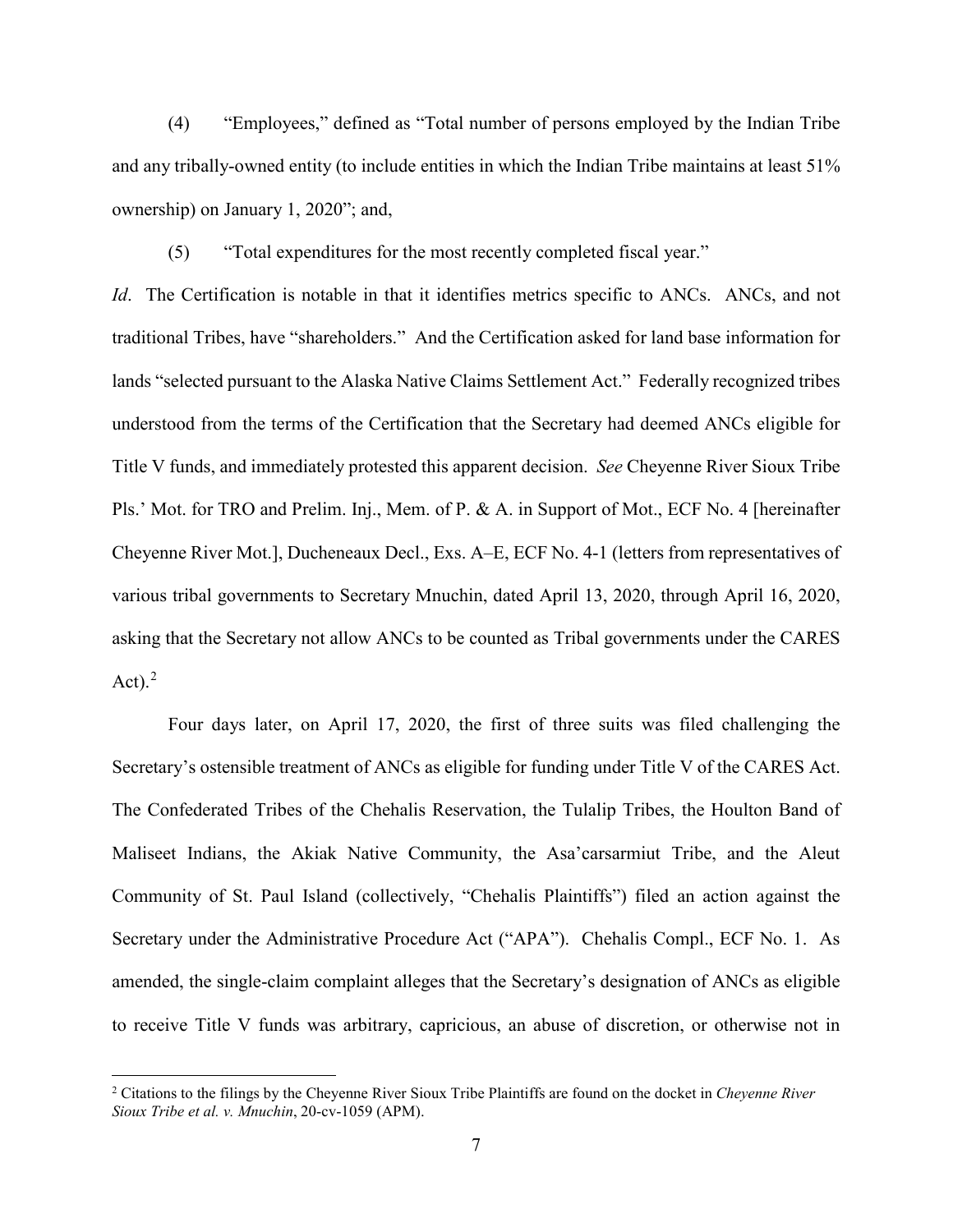accordance with law. Chahalis Am. Compl., ECF No. 7 [hereinafter Chahalis Am. Compl.], ¶ 119 –22. Three days later, Plaintiffs moved for a temporary restraining order and preliminary injunctive relief. *See* Chehalis Mot. They ask the court both to enjoin the Secretary from disbursing any Title V funds to ANCs and to order the Secretary to disburse all \$8 billion to federally recognized tribes. Chehalis Am. Compl. ¶ 123; Chehalis Mot., Proposed Order, ECF No. 3-7. Plaintiffs then filed an amended complaint, which added the Navajo Nation; Quinault Indian Tribe; Pueblo of Picuris; Elk Valley Rancheria, California; and San Carlos Apache Tribe as plaintiffs. See Am. Chehalis Compl., ECF No. 7 [hereinafter Am. Compl.]. Plaintiffs again brought the same single count for violations of the APA. *Id.* ¶¶ 117–23.

Two other lawsuits followed. Plaintiffs Cheyenne River Sioux Tribe, Oglala Sioux Tribe, and Rosebud Sioux Tribe (collectively, "Cheyenne River Plaintiffs") filed their suit on April 22, 2020, *see* Cheyenne River Compl., ECF No. 1, and moved for preliminary injunctive relief the same day, see Cheyenne River Mot.<sup>3</sup> Plaintiff Ute Indian Tribe of the Uintah and Ouray Reservation filed a third lawsuit and motion for a temporary restraining order the next day. *See* Ute Compl., ECF No. 1; Mot. for TRO and Prelim. Inj., ECF No. 5.<sup>4</sup> The court consolidated all three cases. *See* Docket 20-cv-1070, Minute Order, April 24, 2020; Docket 20-cv-1059, Minute Order, April 23, 2020.

A number of amici curiae submitted briefs in support of and in opposition to Plaintiffs' motions. The Alaska Native Village Corporation Association ("ANVCA"), a non-profit corporation that represents 177 Alaska Native village corporations, and the Alaska Native Claims

 $\overline{\phantom{a}}$ 

<sup>&</sup>lt;sup>3</sup> On April 24, 2020, the Cheyenne River Plaintiffs filed an Amended Complaint, which added Nondalton Tribal Council, Arctic Village Council, and Native Village of Venetie Tribal Government as plaintiffs. *See* Cheyenne River Am. Compl.

<sup>4</sup> Citations to the filings by the Ute Tribe Plaintiffs are found on the docket in *Ute Tribe of the Uintah and Ouray Reservation v. Mnuchin,* 20-cv-1070 (APM).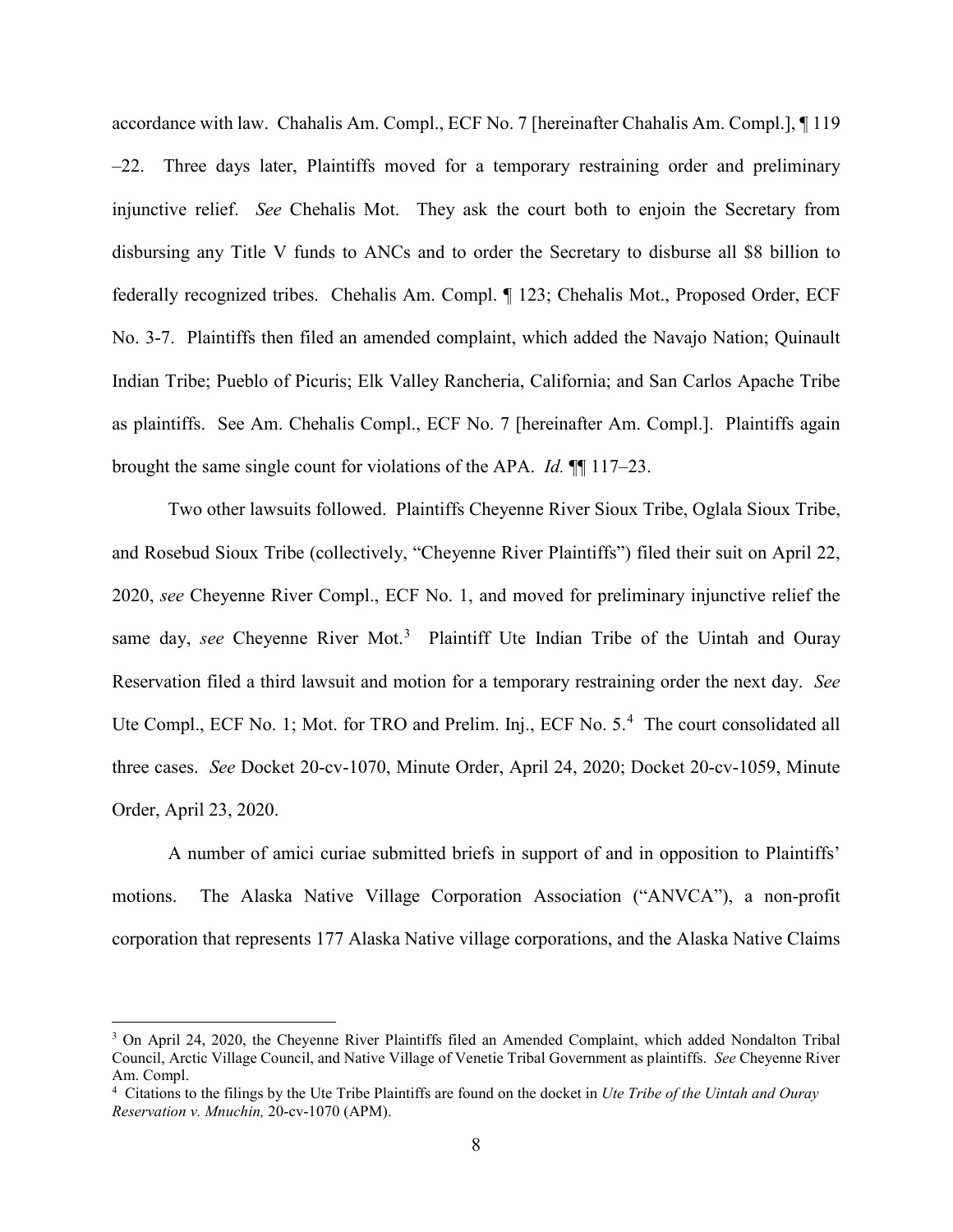Settlement Act Regional Association ("ARA"), a non-profit association whose mission is to "promote and foster continued growth and economic strength of the Alaska Native regional corporations for the benefit of their Alaska Native shareholders and communities," filed a joint brief supporting the ANCs' eligibility for Title V funding. *See* Br. of Amici Curiae, ECF No. 24 [hereinafter ANVCA Br.], at 1–2. Ahtna, Inc., an Alaska Native Regional Corporation created pursuant to ANCSA, also filed an amicus brief supporting the Secretary. Br. of Amicus Curiae Ahtna, Inc., ECF No. 23 [hereinafter Ahtna Br.], at 1. Additionally, the National Congress of American Indians along with a group of national and regional organizations of federally recognized Indian tribes, and the Native American Finance Officers Association, the Gila River Indian Community, the Penobscot Nation, and the Nottawaseppi Huron Band of the Potawatomi filed their own amicus briefs supporting Plaintiffs' position. *See generally* Br. of Amici Curiae National Congress of American Indians, et al., ECF No. 20; Amicus Curiae Br. of the Native American Finance Officers Association, the Gila River Indian Community, the Penobscot Nation, and the Nottawaseppi Huron Band of the Potawatomi, ECF No. 25.

On April 22, 2020, Defendant moved for an extension to oppose the pending motions. *See* Def.'s Mot. for Extension of Time, ECF No. 9. In its motion, Defendant represented that the Secretary "has not yet arrived at a final decision on the question whether Alaska native corporations qualify as 'Tribal governments' under Title V of the CARES Act." *Id.* at 1. In a status hearing the following day, counsel for Defendant reiterated that the Secretary still had made no determination as to whether ANCs would be eligible for Title V funding. Later that day, however, the Secretary announced a firm position. In a posting on the agency's website, the Secretary stated that, "[a]fter consultation with the Department of the Interior, Treasury has concluded that Alaska Native regional and village corporations as defined in or established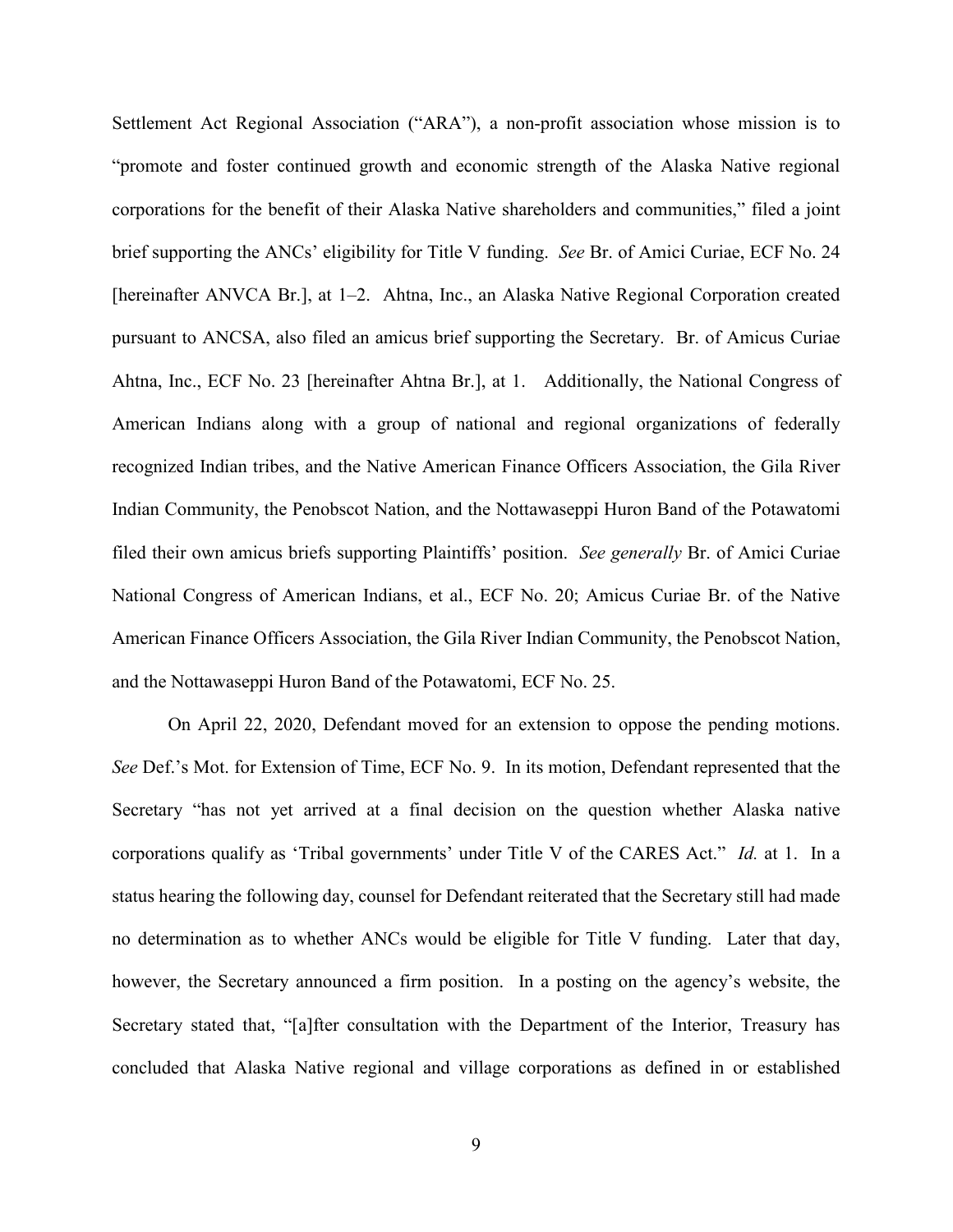pursuant to the Alaska Native Claims Settlement Act are eligible to receive payments from the Fund in the amounts to be determined by the Secretary of the Treasury." U.S. TREASURY DEP'T, CORONAVIRUS RELIEF FUND PAYMENTS TO TRIBAL GOVERNMENTS (April 23, 2020) (footnote omitted).<sup>5</sup>

The court heard argument on Plaintiffs' motions the next day, April 24, 2020. *See* Minute Entry, April 24, 2020. Plaintiffs contend that ANCs are not eligible for Title V funding under the CARES Act, because no ANC meets the statutory definition of "Tribal government"—i.e., no ANC or ANC board of directors is "the recognized governing body of an Indian tribe." 42 U.S.C.  $§ 801(g)(5)$ . Plaintiffs' argument is essentially two-fold: ANCs are not "Indian Tribes" under the ISDEAA definition incorporated into the CARES Act, and no ANC board of directors qualifies as a "recognized governing body." Chehalis Mot. at 16–21; Cheyenne Mot. at 20–27. Defendant, on the other hand, argues that ANCs are treated as "Tribal governments" under ISDEAA, relying primarily on a Bureau of Indian Affairs interpretation of the ISDEAA definition, upheld as reasonable by the Ninth Circuit over thirty years ago. Def.'s Cons. Opp'n to Pls.' Mot. for TRO and Prelim. Inj., ECF No. 21 [hereinafter Def.'s Opp'n] at 8–10 (citing*Cook Inlet*, 810 F.2d 1471). Defendant also contends that Plaintiffs have failed to demonstrate irreparable harm, *id.* at 19–22, and that, in any case, the Secretary's decision to disburse funds is committed to his discretion and is therefore unreviewable, *id.* at 7–8.

Following the hearing on Plaintiffs' motions, the Secretary confirmed that no Title V funds will be released to Tribal governments until April 28, 2020. *See* Notice to Court, ECF No. 32.

<sup>5</sup> https://home.treasury.gov/system/files/136/Coronavirus-Relief-Fund-Payments-to-Tribal-Governments.pdf.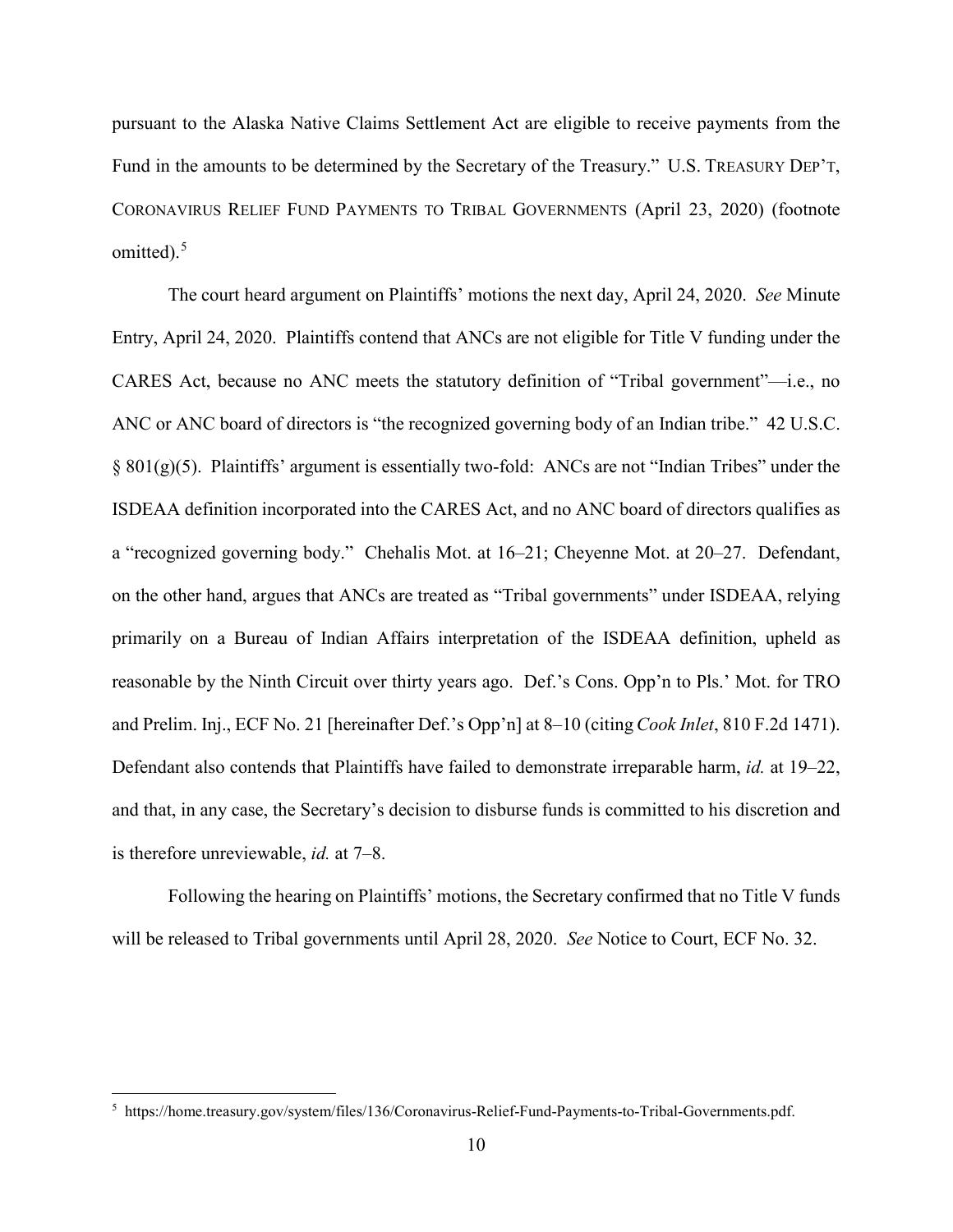Before turning to the merits of Plaintiffs' requested relief, the court addresses a threshold contention made by Defendant. Defendant asserts that the Secretary's "ongoing decisions about how to implement an emergency relief fund . . . is not properly subject to judicial oversight." Def.'s Opp'n at 7. The CARES Act commits to the Executive Branch the decision how to allocate emergency relief payments, *id.* (citing 42 U.S.C. § 801(c)(7) ("[T]he Secretary shall determine" the amount of the payments, which are to be made "in such manner as the Secretary determines appropriate")), and therefore, Defendant contends, such a discretionary determination is beyond the court's authority to review under the APA, *see id*. That argument fails.

The D.C. Circuit recently explained that there are two categories of unreviewable discretionary agency actions, those that are "presumed immune from judicial review" and those that are presumptively reviewable but involve "rare instances where statutes are drawn in such broad terms that in a given case there is no law to apply." *Physicians for Soc. Responsibility v. Wheeler*, No. 19-5104, 2020 WL 1921539, at \*4 (D.C. Cir. Apr. 21, 2020) (citing *Heckler v. Chaney*, 470 U.S. 821, 832 (1985), and *Citizens to Preserve Overton Park, Inc. v. Volpe*, 401 U.S. 402, 410 (1971)). Defendant's argument falls into the former category. In *Lincoln v. Vigil*, the Supreme Court observed that "[t]he allocation of funds from a lump-sum appropriation is another administrative decision traditionally regarded as committed to agency discretion." 508 U.S. 182, 192 (1993). Such decisions are treated as presumptively unreviewable, because "an agency's allocation of funds from a lump-sum appropriation requires 'a complicated balancing of a number of factors which are peculiarly within its expertise.'" *Id.* at 193 (quoting *Heckler*, 470 U.S. at 831). The Court added, however, that "an agency is not free simply to disregard statutory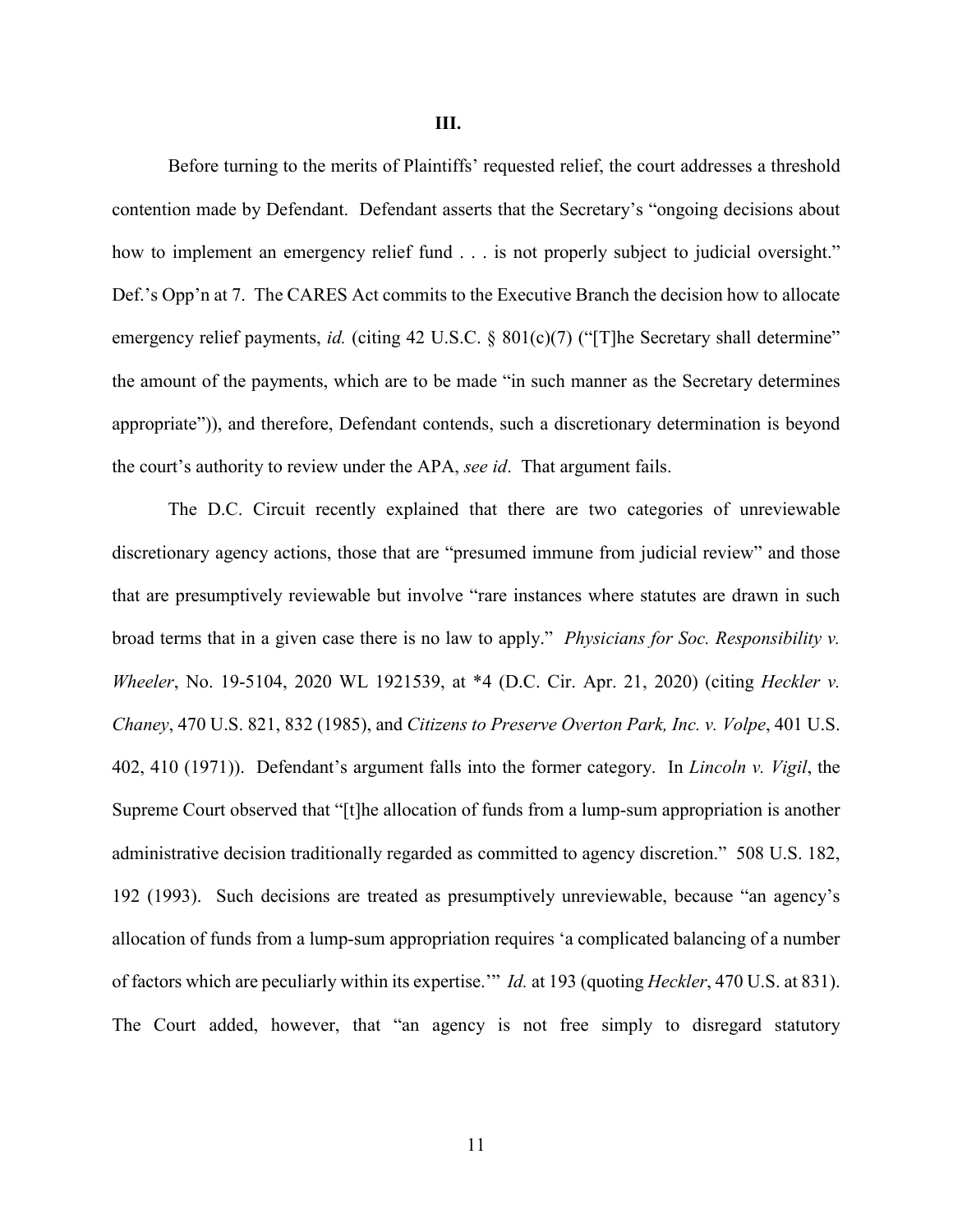responsibilities: Congress may always circumscribe agency discretion to allocate resources by putting restrictions in the operative statutes." *Id.* 

That is precisely what Congress did here. True, Congress allocated a lump-sum amount for the Secretary to allocate to "Tribal governments." 42 U.S.C.  $\S$  801(a)(2)(B). But it also circumscribed the agency's discretion by supplying a concrete definition of "Tribal government" against which to measure eligibility for Title V funds and, correspondingly, for the court to conduct judicial review. *See id.* § 801(g)(5). Thus, while the Secretary's decisions as to *how* much to disburse might not be reviewable,<sup>6</sup> his decisions concerning *to whom* to disburse those funds most certainly is. *Cf. Milk Train, Inc. v. Veneman*, 310 F.3d 747, 752 (D.C. Cir. 2002) (holding that Congress's limitation on agency's "authority to disburse funds" provided a "statutory reference point" for judicial review).

Relatedly, Defendant argues that the Secretary's decision is insulated from review, because it is in the nature of a "time-pressed determination . . . to address a public health emergency." Def.'s Opp'n at 7. But Defendant cites no authority to support the contention that his decision to make funds available to a particular entity—even in contravention of a statutory mandate—evades judicial review simply because Congress appropriated the funds to address an emergency. *Curran v. Laird*, relied on by Defendant, Def.'s Opp'n at 7–8, is a different case. It concerned "decisions relating to the conduct of national defense" that lie outside the bounds of judicial reviewability. *Curran*, 420 F.2d 122, 128–29 (D.C. Cir. 1969). The Secretary's decision here, by contrast, concerns appropriations for domestic emergency spending that is cabined by specific statutory terms. The mere emergency nature of the funding does not render it unreviewable. *Cf. Milk Train*, 310 F.3d at 752 ("By providing in the 2000 Appropriations Act that the moneys are for 'economic

<sup>6</sup> This observation should not be construed as a holding. The court offers no opinion as to whether it would be foreclosed from reviewing a decision on how much to award a particular Tribal government in Title V funds.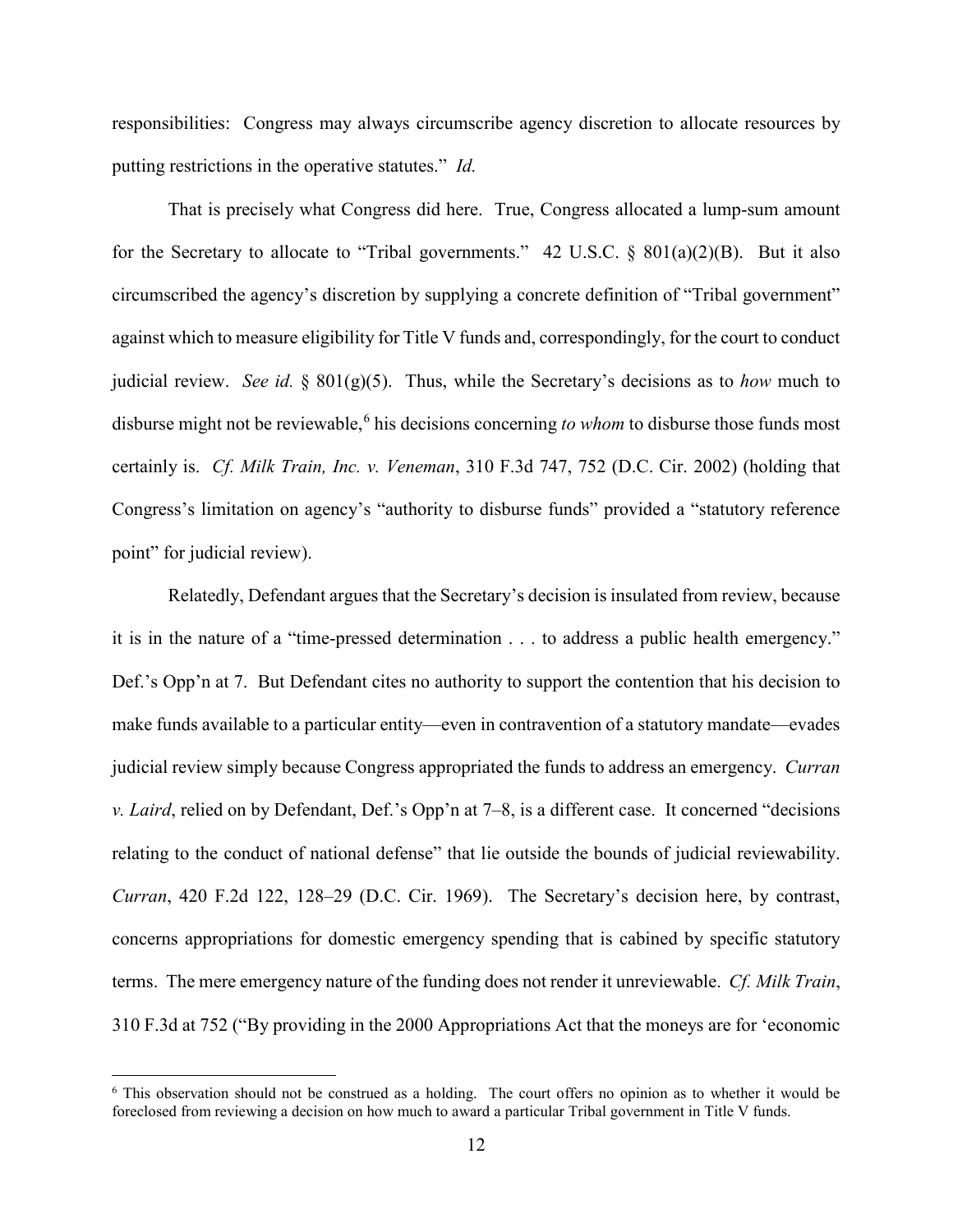losses incurred during 1999,' Congress limited the Secretary's authority to disburse funds." (internal citation omitted)).

Finally, Defendant asserts that, because Title V contains a provision that authorizes the Treasury Department's Inspector General to recoup payments, Congress somehow signaled that it "did not intend judicial oversight of the manner in which the funds are distributed." Def.'s Mot. at 8 (citations omitted). There is nothing in the text of the CARES Act relating to the powers of the Inspector General, however, that would overcome the "strong presumption of reviewability under the [APA]." *Physicians for Soc. Responsibility*, 2020 WL 1921539 at \*4 (quoting *Steenholdt v. FAA*, 314 F.3d 633, 638 (D.C. Cir. 2003)).

#### **IV.**

The court turns now to the heart of Plaintiffs' motions. Injunctive relief is an "extraordinary and drastic remedy" that is "never awarded as [a matter] of right." *Munaf v. Geren*, 553 U.S. 674, 689–90 (2008) (citations and internal quotation marks omitted). A court may only grant the "extraordinary remedy . . . upon a clear showing that the plaintiff is entitled to such relief." *Winter v. Nat. Res. Def. Council, Inc.*, 555 U.S. 7, 22 (2008) (citing *Mazurek v. Armstrong*, 520 U.S. 968, 972 (1997) (per curiam)). Specifically, Plaintiffs must show that they are: (1) "likely to succeed on the merits"; (2) "likely to suffer irreparable harm in the absence of preliminary relief"; (3) "the balance of equities tips in [their] favor"; and (4) "an injunction is in the public interest." *Winter*, 555 U.S. at 20. Where, as here, the federal government is the opposing party, the balance of equities and public interest factors merge. *See Nken v. Holder*, 556 U.S. 418, 434 (2009).

In this jurisdiction, courts evaluate the four preliminary injunction factors on a "sliding scale"—if a "movant makes an unusually strong showing on one of the factors, then it does not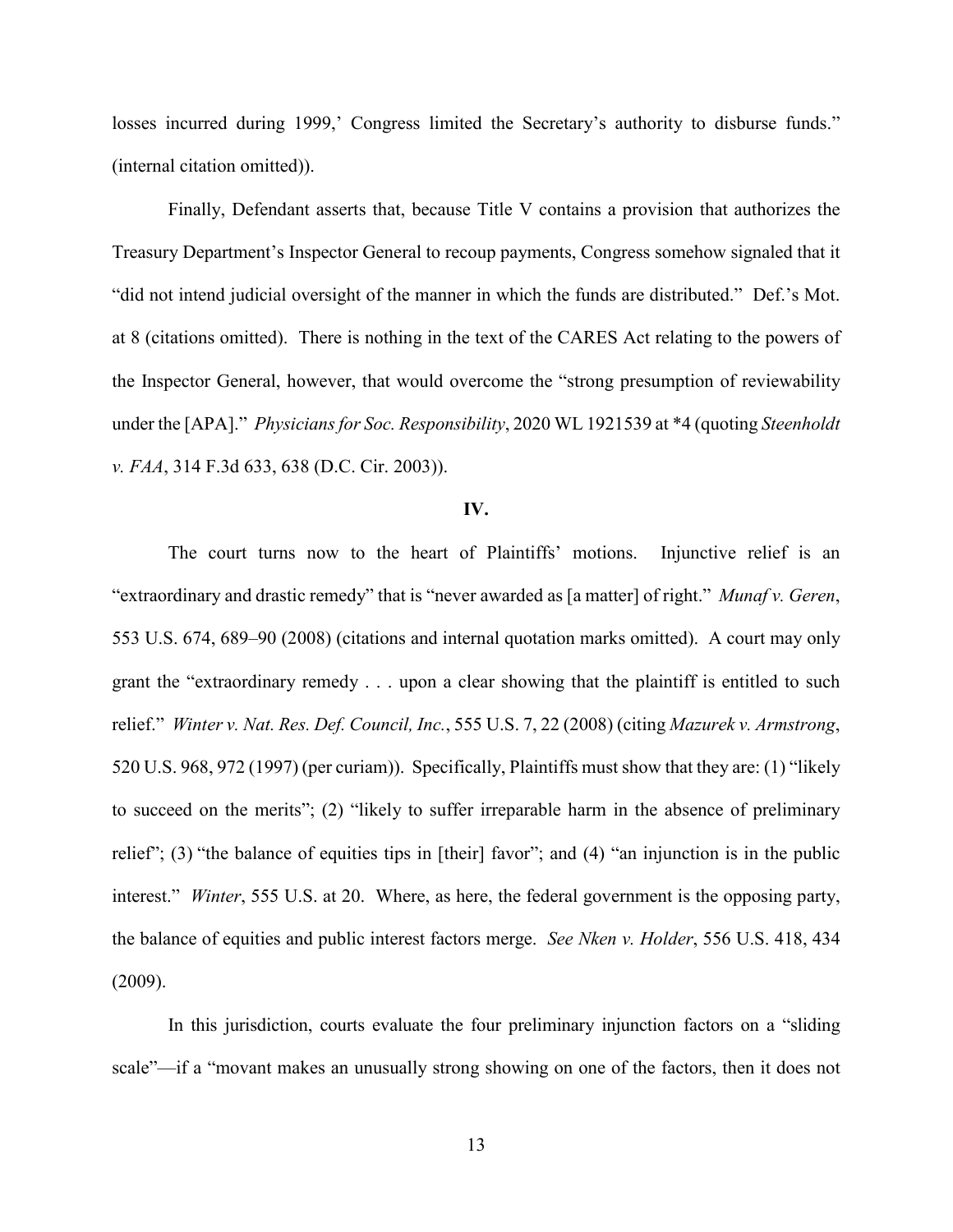necessarily have to make as strong a showing on another factor." *Davis v. Pension Benefit Guar. Corp,* 571 F.3d 1288, 1291–92 (D.C. Cir. 2009). *Winter v. Natural Resources Defense Council*, however, called that approach into question and raised doubts over whether the "sliding scale" framework continues to apply, or whether a movant must make a positive showing on all four factors without discounting the importance of one factor simply because one or more other factors have been convincingly established. *See Davis*, 571 F.3d at 1296 (Kavanaugh, J., concurring) ("[T]he old sliding-scale approach to preliminary injunctions—under which a very strong likelihood of success could make up for a failure to show a likelihood of irreparable harm, or vice versa—is 'no longer controlling, or even viable.'") (quoting *Am. Trucking Ass'ns v. City of Los Angeles*, 559 F.3d 1046, 1052 (9th Cir. 2009)); *but see Archdiocese of Washington v. Washington Metro. Area Transit Auth*., 897 F.3d 314, 334 (D.C. Cir. 2018) (explaining that the D.C. Circuit "has not yet decided whether *Winter* . . . is properly read to suggest a 'sliding scale' approach to weighing the four factors be abandoned").

In the absence of a D.C. Circuit decision overruling it, the sliding scale framework remains binding precedent that this court must follow. "[D]istrict judges, like panels of [the D.C. Circuit], are obligated to follow controlling circuit precedent until either [the D.C. Circuit], sitting en banc, or the Supreme Court, overrule it." *United States v. Torres*, 115 F.3d 1033, 1036 (D.C. Cir. 1997). Accordingly, at a minimum, a plaintiff seeking preliminary injunctive relief "must make a 'clear showing that four factors, taken together, warrant relief." *League of Women Voters of U.S. v. Newby*, 838 F.3d 1, 6 (D.C. Cir. 2016) (quoting *Pursuing Am.'s Greatness v. FEC*, 831 F.3d 500, 505 (D.C. Cir. 2016)). While the sliding scale does not absolve Plaintiffs of their burden to make an independent showing on each of the four factors, it "allow[s] that a strong showing on one factor could make up for a weaker showing on another." *Sherley v. Sebelius*, 644 F.3d 388, 392 (D.C. Cir.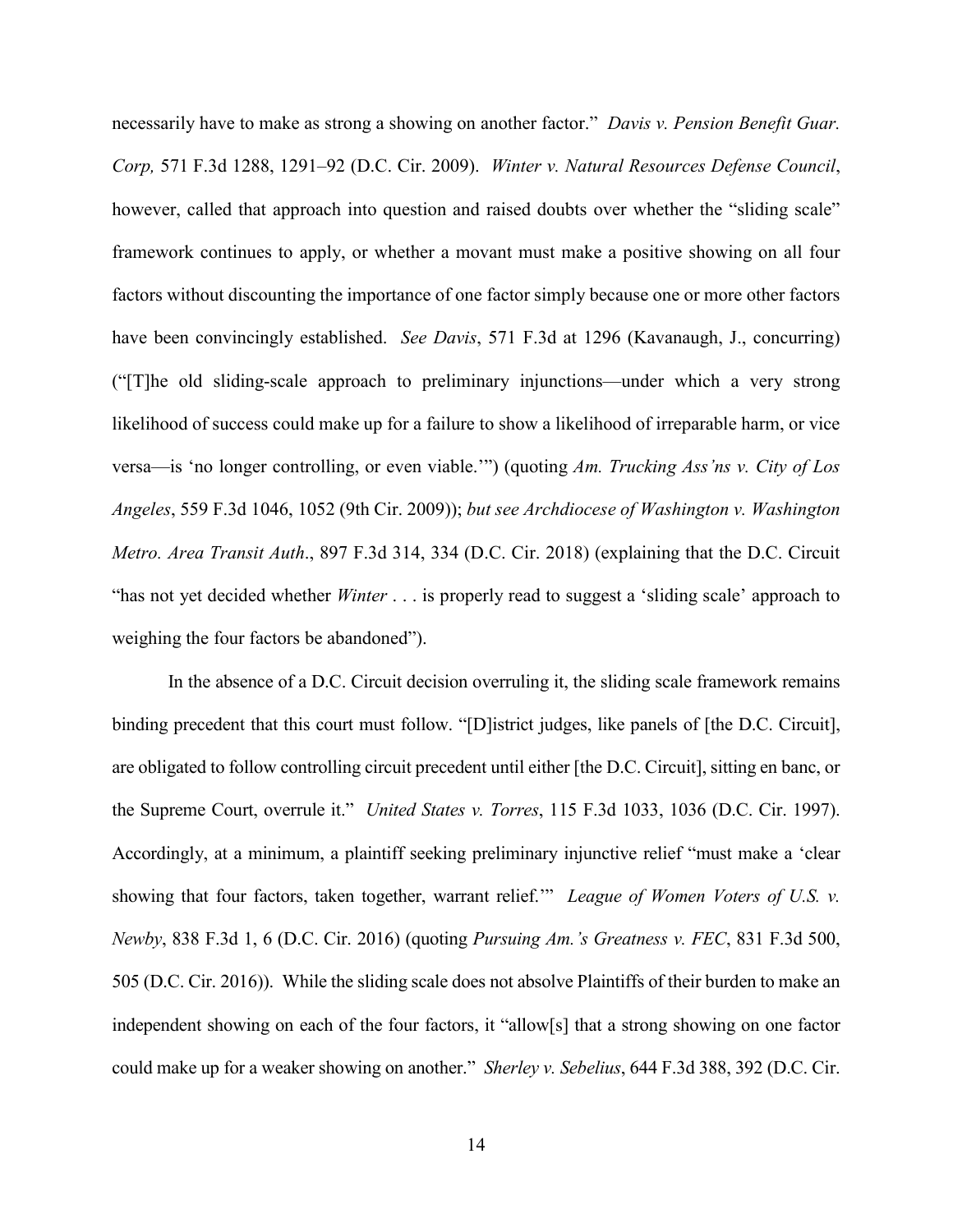2011). "It is in this sense that all four factors 'must be balanced against each other.'" *Davis*, 571 F.3d at 1292 (quoting *Davenport v. Int'l Bhd. of Teamsters*, 166 F.3d 356, 361 (D.C. Cir. 1999)). The weighing of the four factors is within the district court's discretion. *See id.* at 1291.

**V.**

## **A. Irreparable Harm**

l

The court begins with irreparable harm. A plaintiff seeking injunctive relief must "demonstrate that irreparable injury is *likely* in the absence of an injunction." *Winter*, 555 U.S. at 22. To make such a showing, a plaintiff must demonstrate an injury that is "both certain and great, actual and not theoretical, beyond remediation, and of such imminence that there is a clear and present need for equitable relief to prevent irreparable harm." *Mexichem Specialty Resins, Inc. v. EPA*, 787 F.3d 544, 555 (D.C. Cir. 2015) (emphasis and internal quotation marks omitted).

Plaintiffs easily satisfy their burden to show that they will suffer irreparable injury in the absence of immediate injunctive relief. The \$8 billion dollars allocated by Congress for "Tribal governments" is a fixed sum that Plaintiffs and other Tribal governments are entitled to receive to cover costs of combatting the COVID-19 pandemic in their communities. *See* 42 U.S.C. § 801(d). Any dollars improperly paid to ANCs will reduce the funds to Plaintiffs. And, once disbursed, those funds will not be recoverable by judicial decree.<sup>7</sup> *See City of Houston, Tex. v. Dep't of Hous. & Urban Dev.*, 24 F.3d 1421, 1424 (D.C. Cir. 1994) ("It is a well-settled matter of constitutional

<sup>7</sup> During oral argument, Defendant suggested that funds improperly allocated to ANCs could be recovered by the agency's Inspector General under his statutory recoupment authority. *See* Hr'g Tr. at 45. That seems unlikely. Title V empowers the agency's Inspector General to recoup funds if he "determines that a State, Tribal government, or unit of local government has failed to comply with subsection (d)." 42 U.S.C. § 801(f)(2). Subsection (d) limits use of Title V dollars to "expenditures incurred [from March 1, 2020, to December 30, 2020] due to the public health emergency" that "were not accounted for in the budget most recently approved." *Id.* § 801(d). The statute, therefore, does not appear to grant authority to the Inspector General to recoup monies that, say, are improperly disbursed to ANCs. Moreover, the statute directs that any recouped funds "shall be deposited in the general fund of the Treasury." *Id.* § 801(f)(2). Thus, even if the Inspector General could recover funds, there is no guarantee that those funds would be redistributed to qualifying Tribal governments.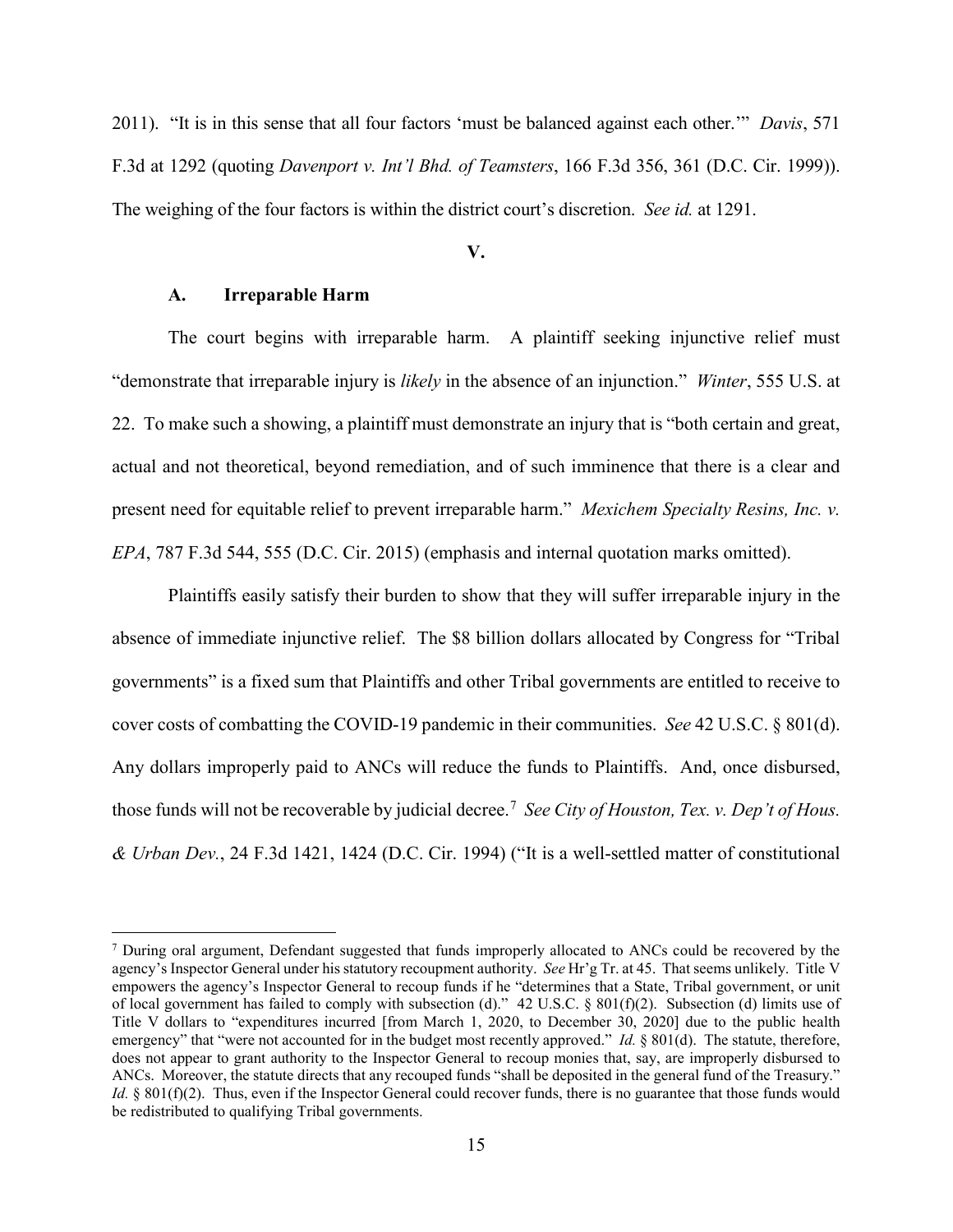law that when an appropriation has lapsed or has been fully obligated, federal courts cannot order the expenditure of funds that were covered by that appropriation."); *Ambach v. Bell*, 686 F.2d 974, 986 (D.C. Cir. 1982) (holding that "interim relief" was proper in a case in which plaintiff States challenged the agency's formula for distributing educating funding, because, "[o]nce the . . . funds are distributed to the States and obligated, they cannot be recouped"). $8$  Thus, "[i]t will be impossible in the absence of a preliminary injunction to award the plaintiffs the relief they request if they should eventually prevail on the merits." *Ambach*, 686 F.2d at 986.

Defendant nevertheless maintains that Plaintiffs have failed to establish irreparable harm, asserting that any injury arising from reduced CARES Act funds would be "economic in nature." Def.'s Mot. at 20; *see Safari Club Int'l v. Salazar*, 852 F. Supp. 2d 102, 120 (D.D.C. 2012) (stating the rule in this Circuit that "economic harm alone is generally not sufficient to warrant . . . granting of a motion for a preliminary injunction"). But to characterize Plaintiffs' claimed harm as merely "economic" is terribly misguided. These are not funds appropriated to carry out secondary or residual government functions. These are monies that Congress appropriated on an emergency basis to assist Tribal governments in providing core public services to battle a pandemic that is ravaging the nation, including in Indian country. As Plaintiffs' declarants establish, COVID-19 and the public health measures necessary to combat the novel coronavirus have caused their regular streams of revenue to run dry, creating a crisis in funding needed to deliver health care, procure medical equipment and supplies, and provide meals and expand food banks—just to name a few ways in which the CARES Act funds would be put to use. *See* Chehalis Mot. at 30–33; Cheyenne

 $\overline{\phantom{a}}$ 

<sup>8</sup> Defendant argues in a footnote that *City of Houston* and *Ambach* cannot stand for the proposition that the "inability to recover funds after they are obligated constitutes irreparable harm 'as a matter of law.'" Def.'s Opp'n at 19 n.14. The court makes no such holding. The court's finding of irreparable harm is premised not solely on the inability to recover allocated funds, but also the purpose for which Congress allocated those funds and the serious effect diminishing those funds will have on Plaintiffs.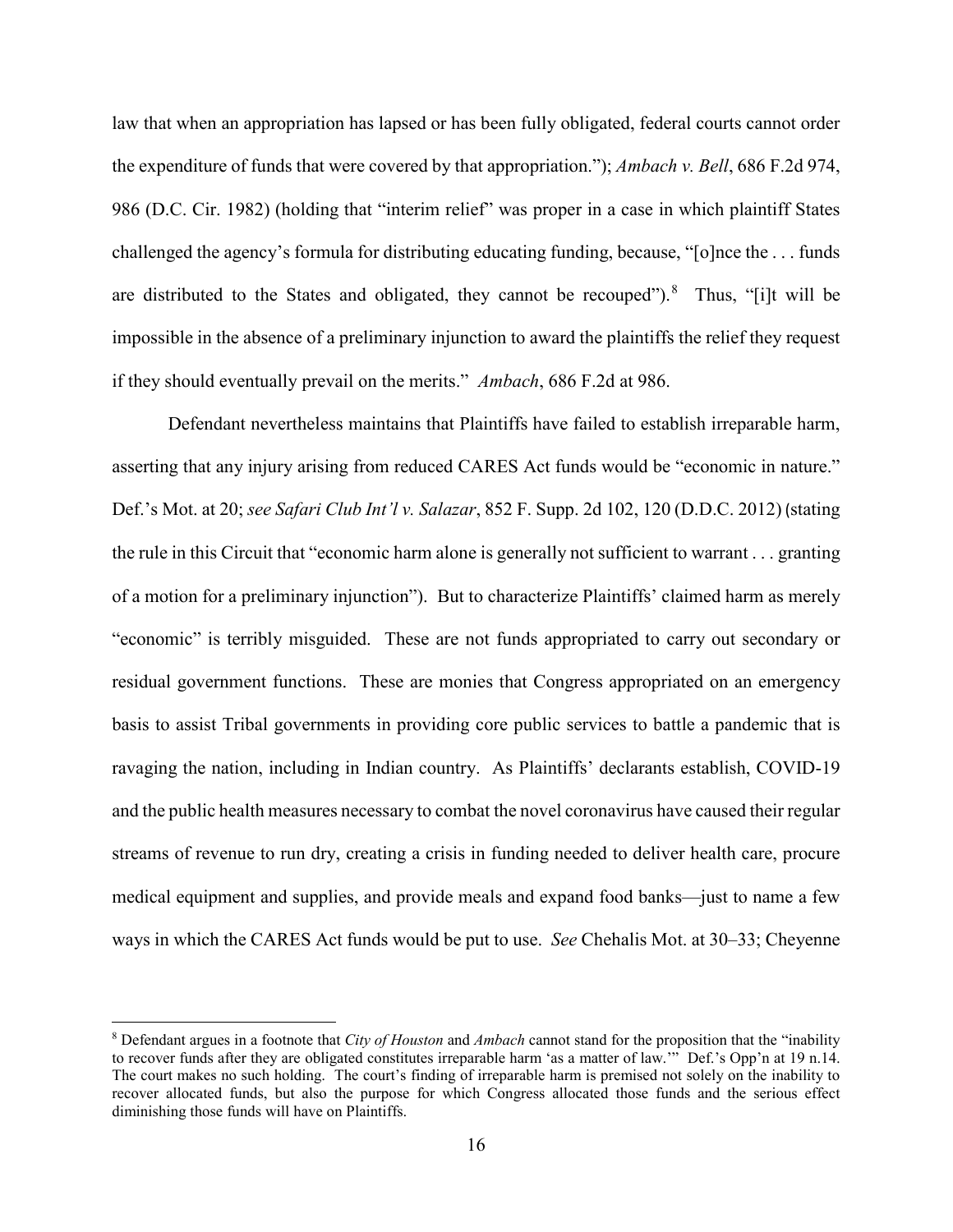River Mot. at 32–34. The diminishment of these funds, which cannot be recovered once disbursed, makes "a very strong showing of irreparable harm." *Davis*, 571 F.3d at 1292.

Defendant asserts that Plaintiffs cannot show irreparable injury for another reason. Defendant argues that Plaintiffs have not established that "the delta between the payment amounts they stand to receive under Defendant's determination, and the amounts they would receive if ANCs were excluded, would make the difference between irreparable harm or not." Def.'s Mot. at 20. But demanding such a "delta" from Plaintiffs imposes an impossible burden. After all, Defendant has not publicly confirmed how he will divide up the \$8 billion that Congress allocated for "Tribal governments." Absent some indication of the actual formula that Defendant is using to make allocation decisions, Plaintiffs are in no position to identify the loss "delta" they will suffer if ANCs are awarded Title V dollars.

From what is publicly known, however, the potential "delta" could be significant. On April 13, 2020, Defendant published a "Certification for Requested Tribal Data" form on the Agency's website, which sought certain information from Tribal government applicants for Title V funds. Chahalis Am. Compl. ¶ 101. Submission of the requested information is a condition of funding. *Id.* Defendant requested "Population" data from applicants, which included the number of "Shareholders." *Id.* ¶ 102. It also asked for information about "Land Base," which included "lands . . . selected pursuant to the Alaska Native Claims Settlement Act." *Id.* ¶ 103; Certification. An internal agency document leaked to the media three days later shows that, if Defendant were to disburse Title V funds based on "Population," "Land Base," and other data, ANCs could receive a substantial share of Title V funds. *See* Cheyenne River Mot. at 18. The leaked document shows that ANCs comprised 32.6% of the total population listed for all Tribal governments; 45.2% of the total land base; 16.6% of total employees; and 11% of total expenditures for the most recent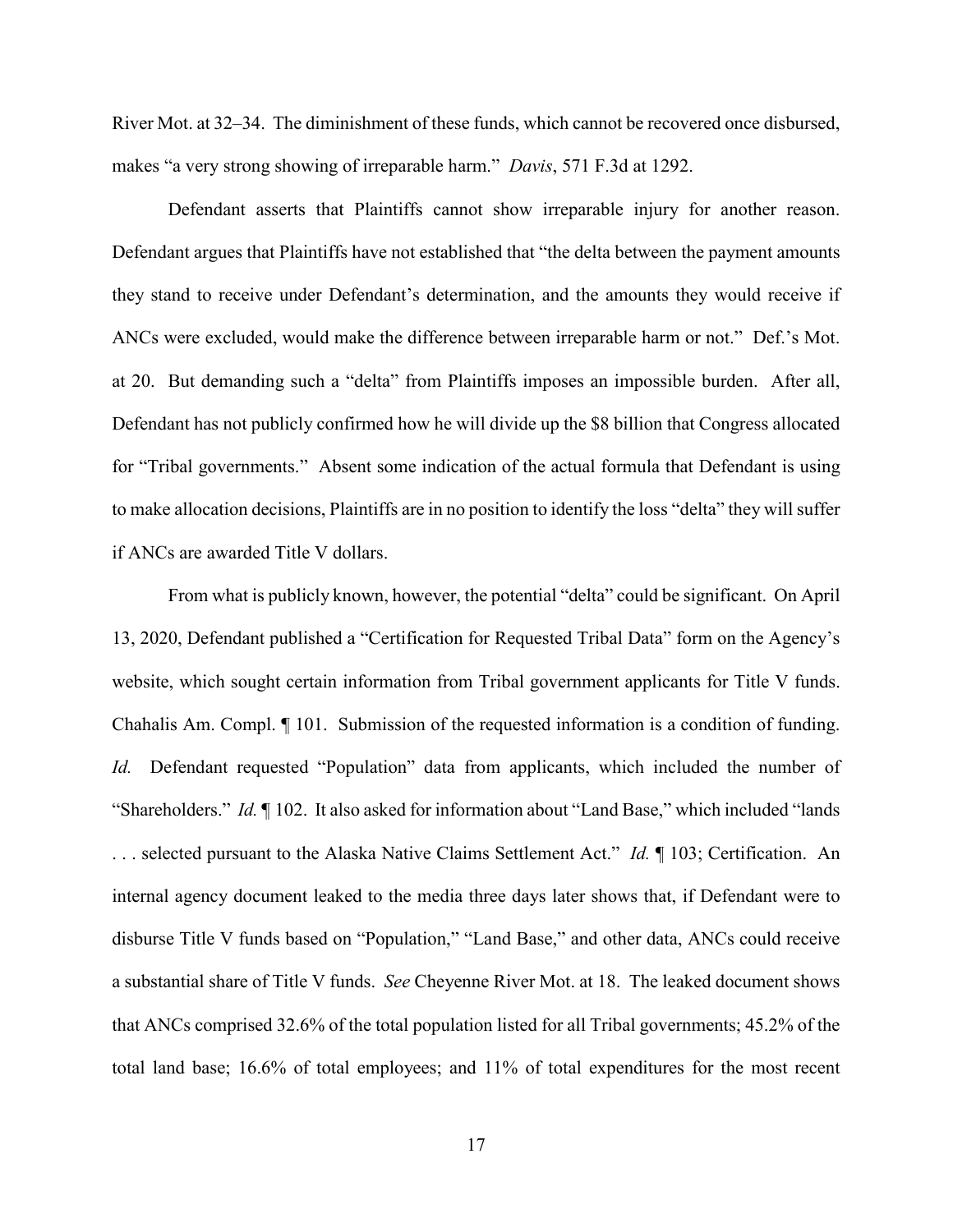completed year. *See id*; Sealed Mot. for Leave to File Document Under Seal, Ex. 2, ECF No. 5-2. If the agency were to base its allocation decisions on such data, using it as a proxy for need, ANCs stand to reap a considerable percentage of Title V funds. The "delta" suffered by Plaintiffs therefore could be substantial.<sup>9</sup>

To be fair, since the start of this case, Defendant has maintained that its allocation formula remains a work in progress and that the data sought in the Certification should not be understood as proxies for how much funding a Tribal government will receive. Yet, it is this very uncertainty that amplifies the likelihood of harm. The agency has said that it will disclose how it made funding decisions; however, it has not committed to making that information public *before* disbursing the funds. But once those dollars are committed, Plaintiffs will have no path to recover them. *See supra* at 15–16 & n.7. Their injury therefore will be irreparable absent injunctive relief.

#### **B. Likelihood of Success**

l

Having found a strong case of irreparable harm, the court turns to the other key factor likelihood of success on the merits. *See Nken*, 556 U.S. at 434 ("The first two factors of the traditional standard are the most critical.").Recall that under the "sliding scale" approach, "if the movant makes a very strong showing of irreparable harm and there is no substantial harm to the non-movant, then a correspondingly lower standard can be applied for likelihood of success."

<sup>9</sup> Curiously, there is no indication on the present record that the agency has considered data that matches the actual statutory criteria for disbursement of Title V funds to Tribal governments. The CARES Act provides that:

the amount paid . . . to a Tribal government shall be the amount the Secretary shall determine, in consultation with the Secretary of the Interior and Indian Tribes, that is based on *increased expenditures of each such Tribal government* (or a tribally-owned entity of such Tribal government) relative to aggregate expenditures in fiscal year 2019 by the Tribal government (or tribally-owned entity) and determined in such manner as the Secretary determines appropriate to ensure that all amounts available under subsection  $(a)(2)(B)$  for fiscal year 2020 are distributed to Tribal governments.

<sup>42</sup> U.S.C. § 801(c)(7) (emphasis added). Nothing on the present record suggests that the agency is making allocation decisions based, at least in part, on "increased expenditures" during the present fiscal year.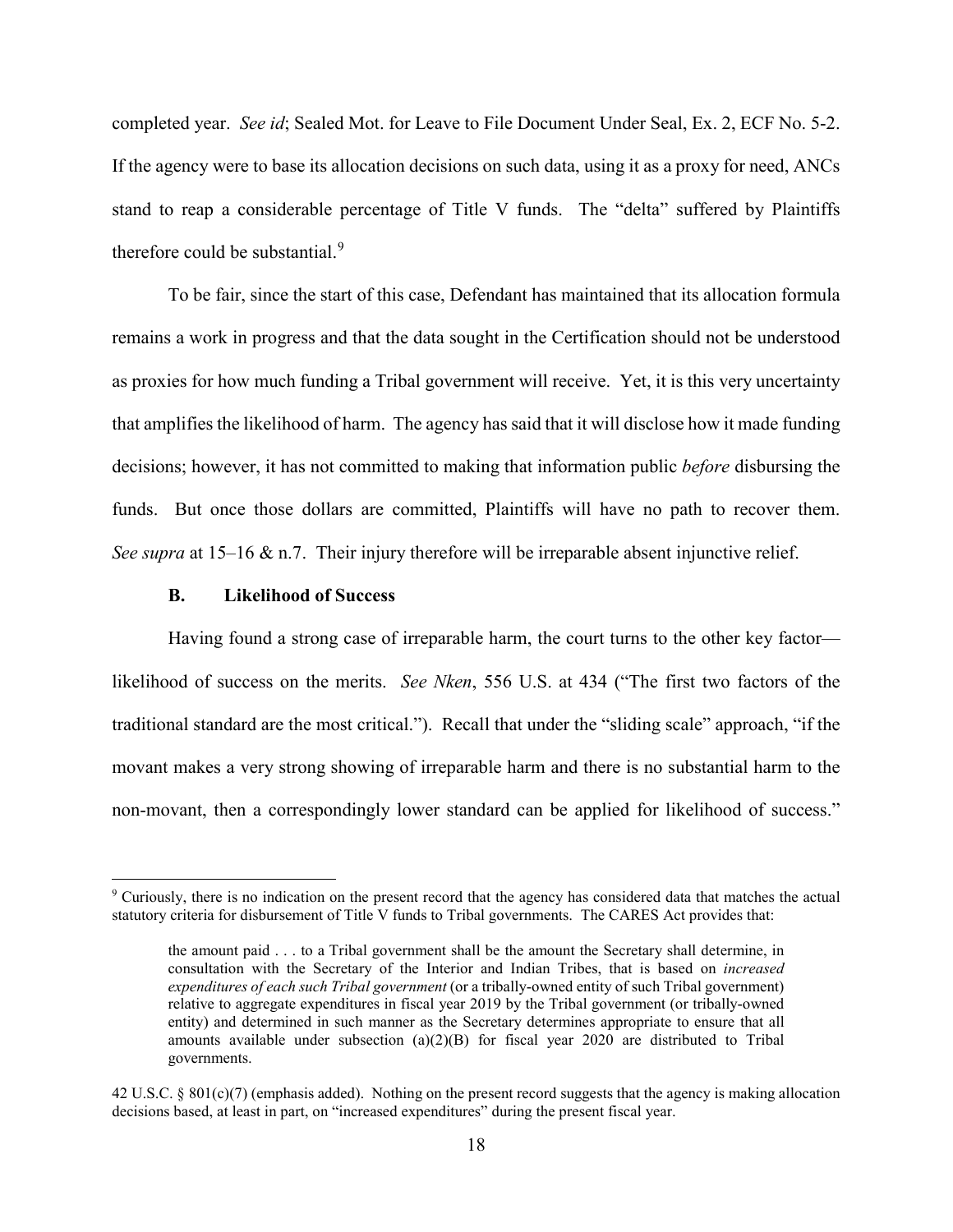*Davis*, 571 F.3d at 1292. That is not to say that a movant for whom the other three factors "clearly favor[]" injunctive relief can succeed by making only a modest showing of likelihood of success. *Id.* (quoting *Washington Metro. Area Transit Comm'n v. Holiday Tours, Inc.*, 559 F.2d 841, 843 (D.C. Cir. 1977)).Rather, likelihood of success remains a "foundational requirement" for injunctive relief. *Guedes v. Bureau of Alcohol, Tobacco, Firearms & Explosives*, 920 F.3d 1, 10 (D.C. Cir. 2019). As the court considers Plaintiffs' likelihood of success it bears in mind that the other factors of irreparable harm—as discussed above—and the balancing of the equities—as will be seen below—"clearly favor[]" injunctive relief. *Davis*, 571 F.2d at 1292.

*1.* In determining whether Congress intended for ANCs to be eligible for CARES Act funds, the court begins, as required, with the statutory text. *See Desert Palace, Inc. v. Costa*, 539 U.S. 90, 98 (2003) (stating that the "starting point" for statutory analysis "is the statutory text"). Title V of the CARES Act allocates \$8 billion "for making payments to Tribal governments." 42 U.S.C. § 801(a)(2)(B). The Act defines the term "Tribal government" to mean "the recognized governing body of an Indian Tribe." *Id.* § 801(g)(5). The Act also defines "Indian Tribe," giving it the same meaning as "that term in section 5304(e) of title 25"—a cross-reference to the definition of "Indian Tribe" under ISDEAA. *Id.* § 801(g)(1). ISDEAA, in turn, defines "Indian tribe" as follows:

> [A]ny Indian tribe, band, nation, or other organized group or community, including any Alaska Native village or regional or village corporation as defined in or established pursuant to the Alaska Native Claims Settlement Act (85 Stat. 688), which is recognized as eligible for the special programs and services provided by the United States to Indians because of their status as Indians.

25 U.S.C. § 5304(e). Thus, taken together, Congress allocated \$8 billion in the CARES Act "for making payments to" "the recognized governing body of" "any Indian tribe, band, nation, or other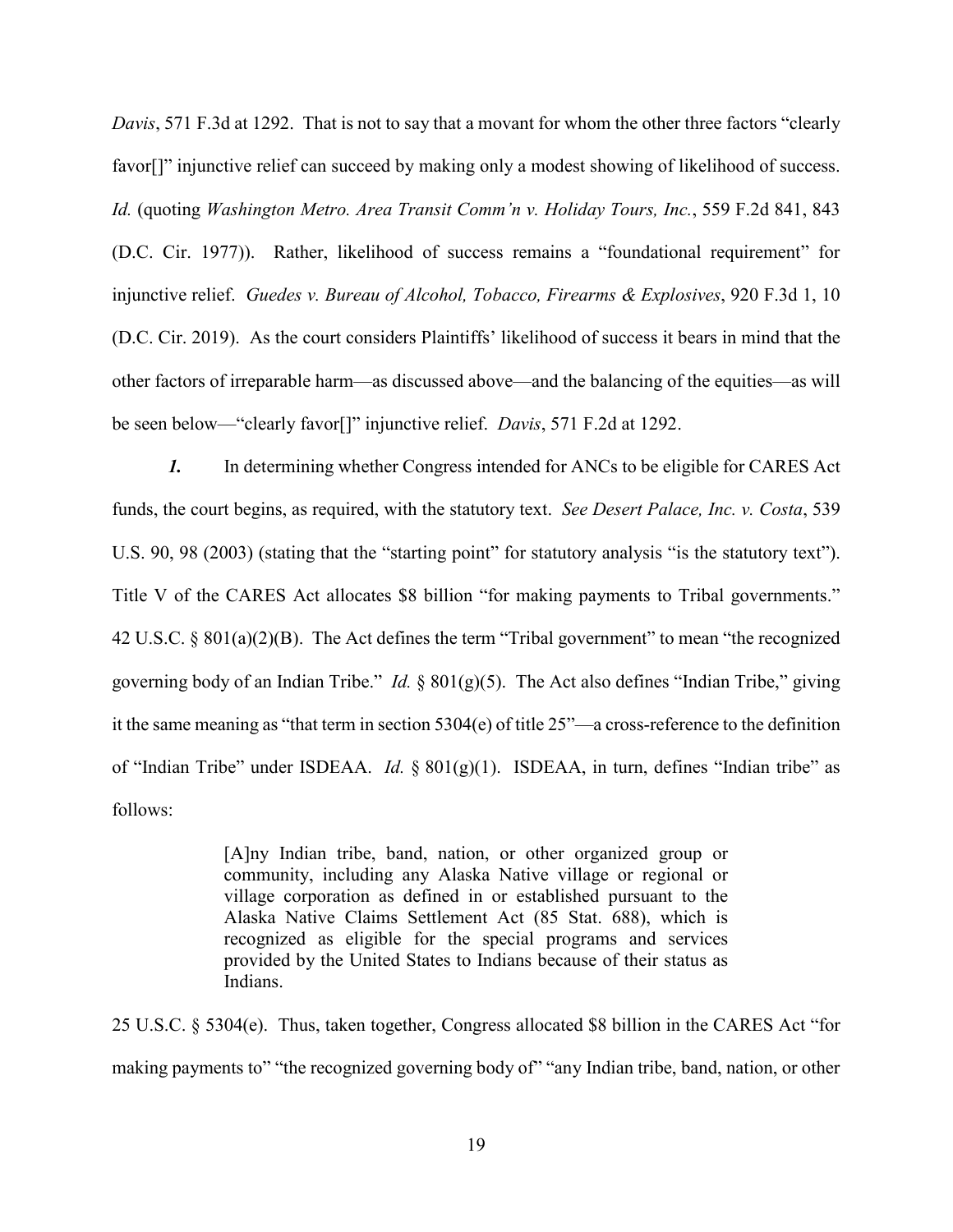organized group or community, including any Alaska Native village or regional village corporation . . . , which is recognized as eligible for the special programs and services provided by the United States to Indians because of their status as Indians." *See* 42 U.S.C. § 801(a)(2)(B), (g)(1), (g)(5); 25 U.S.C. § 5304(e).

According to Plaintiffs, ANCs are not "Tribal governments," and thus are ineligible for funds under Title V of the CARES Act, for two reasons. First, they contend, ANCs are not "Indian Tribes" under the ISDEAA definition incorporated into the CARES Act, because no known ANC satisfies the limiting clause at the end of ISDEAA definition's —"which is recognized as eligible for the special programs and services provided by the United States to Indians because of their status as Indians." *See* Chehalis Mot. at 16–21. The court refers to this text as the "eligibility clause." Second, Plaintiffs contend, no ANC board of directors qualifies as a "recognized governing body." *Id.* at 21–24; Cheyenne Mot. at 20–27. Both arguments rest, in part, on the contention that "recognition" is a term of art that is well understood in Indian law, and that no ANC has been "recognized" as "eligible for special programs and services provided by the United States to Indians because of their status as Indians" and, correspondingly, no ANC board of directors has been "recognized" as the "governing body of an Indian tribe." Chehalis Mot. at 19; Cheyenne Mot. at 24–26.

For purposes of this preliminary injunction, the court is persuaded that, presently, no ANC satisfies the definition of "Tribal government" under the CARES Act and therefore no ANC is eligible for any share of the \$8 billion allocated by Congress for Tribal governments. For starters, neither Defendant nor any ANC amici has identified an ANC that satisfies the eligibility clause under ISDEAA's definition of Indian Tribe; that is, no ANC "is [presently] recognized as eligible for the special programs and services provided by the United States to Indians because of their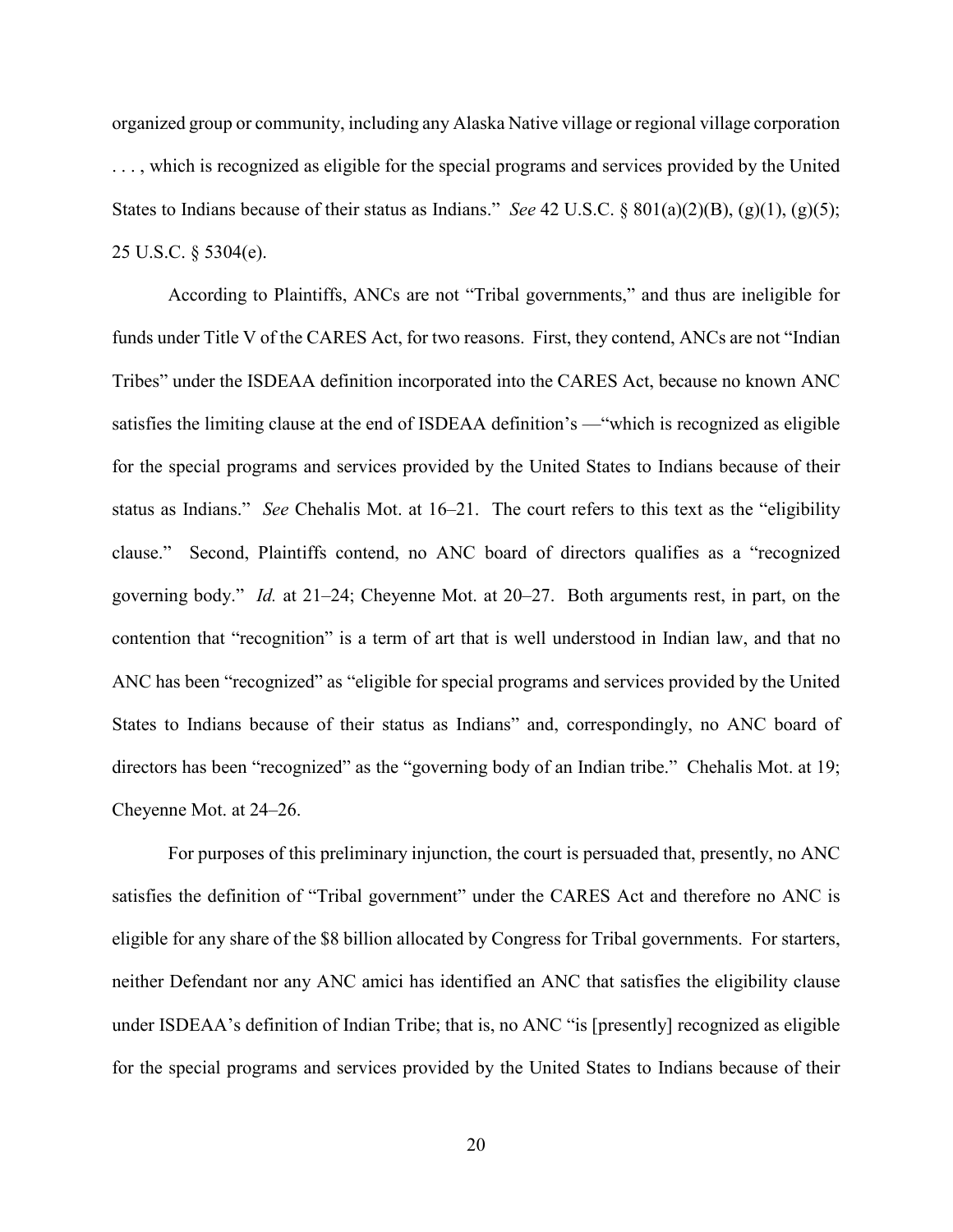status as Indians." *See* 25 U.S.C. § 5304(e). As the Chehalis Plaintiffs point out, under the interpretative rule known as the series-qualifier canon, "[w]hen there is a straightforward, parallel construction that involves all nouns or verbs in a series," a modifier at the end of the list "normally applies to the entire series." *See* Chehalis Pls.' Reply in Supp. of Mot. for TRO & Prelim. Inj., ECF No. 30, at 5 (quoting *Lockhart v. United States*, 136 S. Ct. 958, 970 (2016) (Kagan, J., dissenting) (citing A. Scalia & B. Garner, READING LAW: THE INTERPRETATION OF LEGAL TEXTS 147 (2012)); *United States v. Laraneta*, 700 F.3d 983, 989 (7th Cir. 2020) ("[T]he 'series-qualifier' canon . . . provides that a modifier at the beginning or end of a series of terms modifies all the terms.")). Applying that canon here, the eligibility clause applies equally to all entities and groups listed in the statute, including "any Alaska Native village or regional or village corporation." As no known ANC satisfies ISDEAA's eligibility clause, no ANC can partake in the \$8 billion funding set aside for Tribal governments.

The court also agrees that the term "recognition" as used in Indian law statutes is a legal term of art, and that no ANC board of directors qualifies as a "recognized governing body" of an Indian Tribe. *Cf. Mackinac Tribe v. Jewell*, 87 F. Supp. 3d 127, 131 (D.D.C. 2015) ("Federal 'recognition' of an Indian tribe is a term of art that conveys a tribe's legal status vis-à-vis the United State[s]. . . .")*, aff'd*, 829 F.3d 754 (D.C. Cir. 2016); *see also Frank's Landing Indian Cmty. v. Nat'l Indian Gaming Comm'n*, 918 F.3d 610, 613 (9th Cir. 2019) ("'Federal recognition' of an Indian tribe is a legal term of art meaning that the federal government acknowledges as a matter of law that a particular Indian group has tribal status."). "[I]t is a 'cardinal rule of statutory construction' that, when Congress employs a term of art, 'it presumably knows and adopts the cluster of ideas that were attached to each borrowed word in the body of learning from which it was taken.'" *FAA v. Cooper*, 566 U.S. 284, 292 (2012) (quoting *Molzof v. United States*, 502 U.S.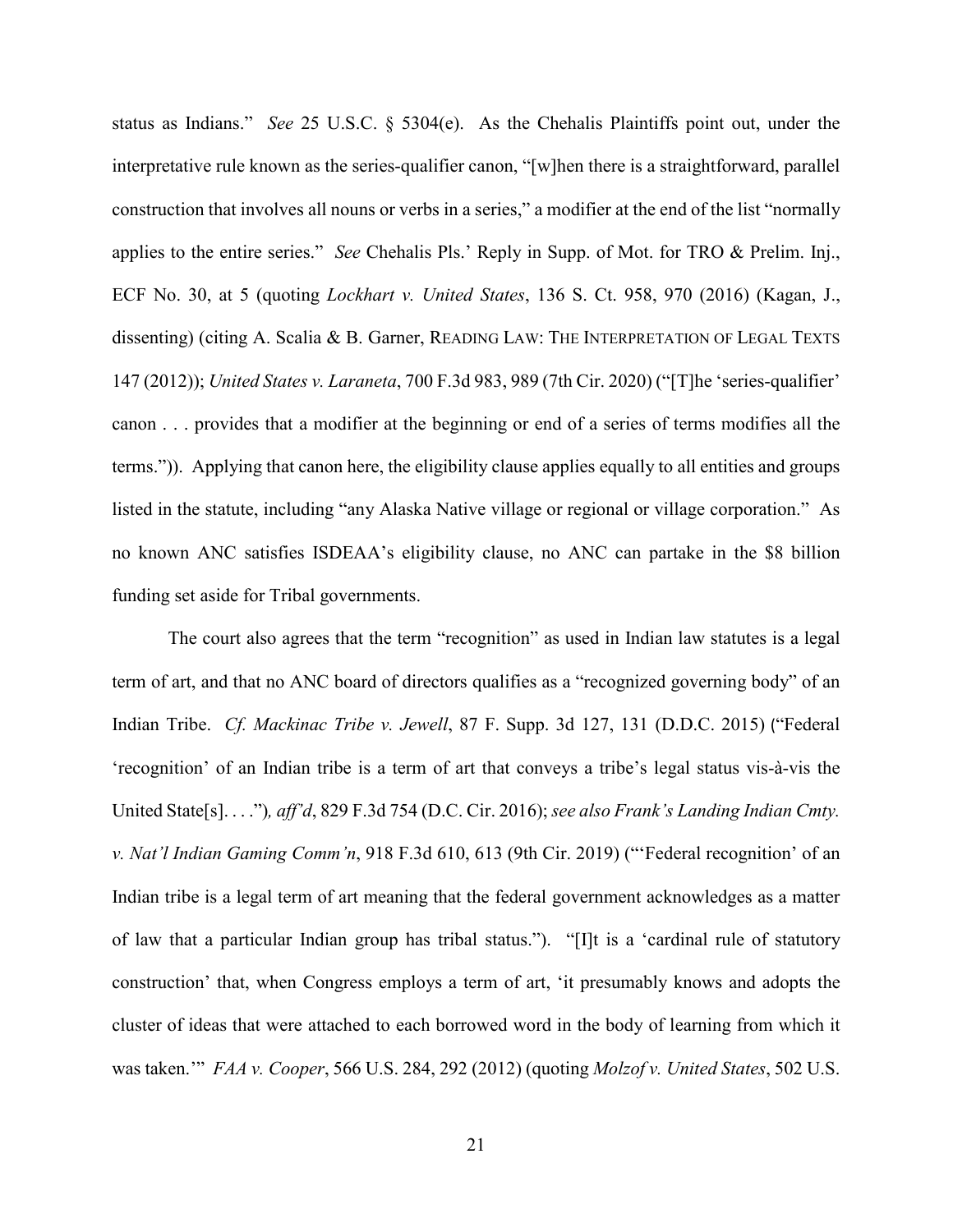301, 307 (1992)). That rule of interpretation is particularly apt for statutes concerning Indians. Federal recognition is "a formal political act confirming the tribe's existence as a distinct political society, and institutionalizing the government-to-government relationship between the tribe and the federal government." *Cal. Valley Miwok Tribe v. United States*, 515 F.3d 1262, 1263 (D.C. Cir. 2008) (quoting COHEN'S HANDBOOK OF FEDERAL INDIAN LAW  $\S$  3.02[3], at 138 (2005 ed.)); *see also* Chehalis Mot. at 19 (quoting H.R. Rep. No. 103-781, at 2–3 (1994) (stating that recognition means a "formal political act, [which] permanently establishes a government-togovernment relationship between the United States and the recognized tribe as a 'domestic dependent nation'"). "The definition of 'recognition' has evolved over time but historically the United States recognized tribes through treaties, executive orders, and acts of Congress." *Mackinac Tribe*, 829 F.3d at 755. Today, uniform procedures exist through the Bureau of Indian Affairs for a group to seek formal recognition. *See id.* at 756. As a legal term of art then, Congress's decision to qualify only "recognized governing bod[ies]" of Indian Tribes for CARES Act funds must be viewed through this historical lens. And no ANC board of directors satisfies that criteria. *Cf. Seldovia Native Ass'n v. Lujan*, 904 F.2d 1335, 1350 (9th Cir. 1990) (holding that a village corporation "is not a governmental unit with a local governing board organized under the Indian Reorganization Act . . . [and thus] does not meet one of the basic criteria of an Indian tribe" (citation omitted)).

 *2.* Context also supports Plaintiffs' reading of the CARES Act. *See Robinson v. Shell Oil Co.*, 519 U.S. 337, 341 (1997) ("The plainness or ambiguity of statutory language is determined by reference to the language itself, the specific context in which that language is used, and the broader context of the statute as a whole."). Congress placed monies for "Tribal governments" in the same title of the CARES Act as funding for other types of "governments." 42 U.S.C.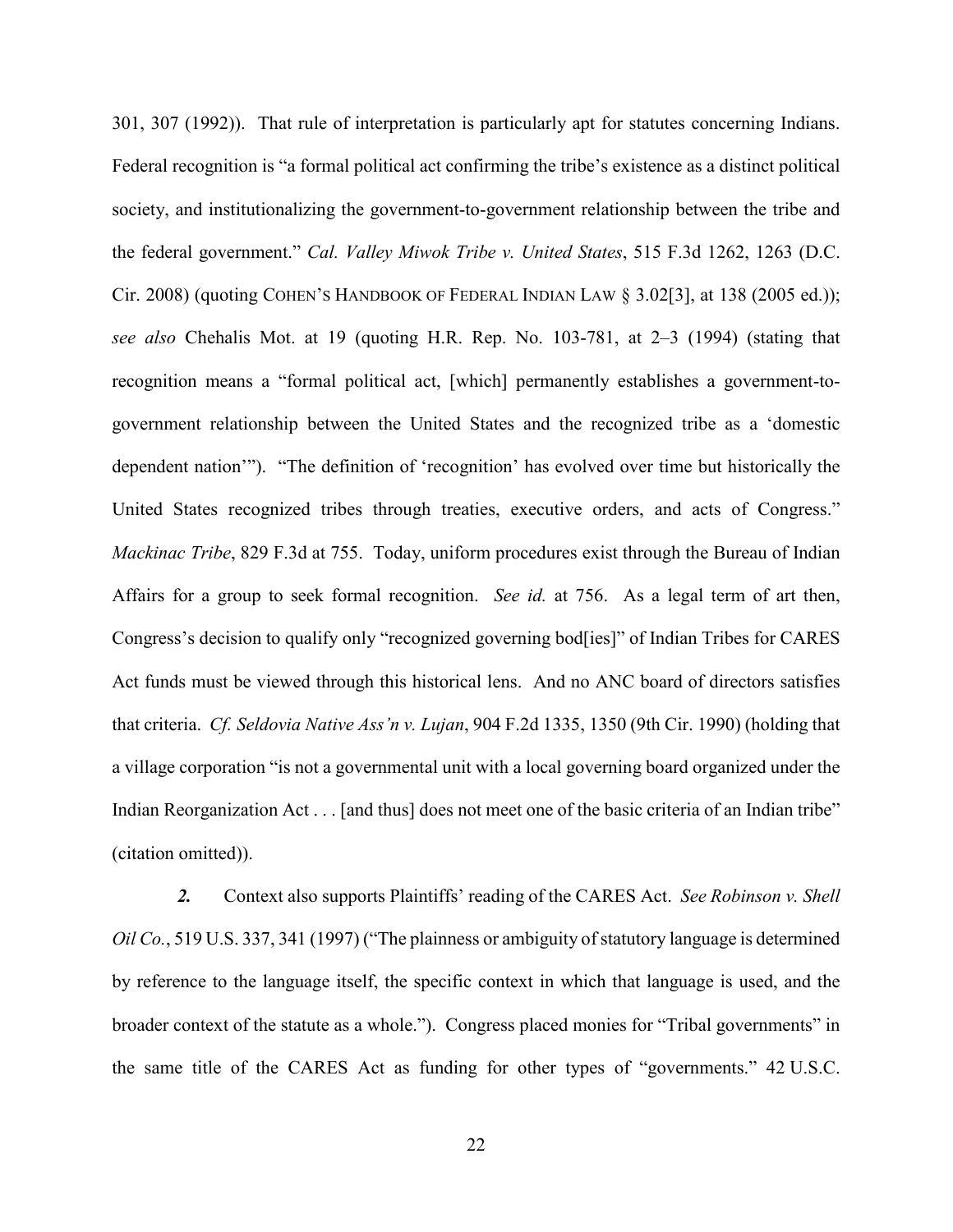§ 801(a)(1). Title V appropriates money "for making payments to States, Tribal governments, and units of local government." *Id.*. "State" is defined as "the 50 States, the District of Columbia, the Commonwealth of Puerto Rico, the United States Virgin Islands, Guam, the Commonwealth of the Northern Mariana Islands, and American Samoa." *Id.* § 801(g)(4). The term "unit of local government" is also defined, and it means "a county, municipality, town, township, village, parish, borough, or other unit of general government below the State level with a population that exceeds 500,000." *Id.* § 801(g)(2). The term "Tribal government" must be read in this context. *See Lagos v. United States*, 138 S. Ct. 1684, 1688–89 (2018) (referencing "*noscitur a sociis*, the well-worn Latin phrase that tells us that statutory words are often known by the company they keep"). A "government" is commonly understood to refer to "[t]he sovereign power in a country or state" or "organization through which a body of people exercises political authority; the machinery by which sovereign power is expressed." *Government*, BLACK'S LAW DICTIONARY (11th ed. 2019); *see also Government*, MERRIAM-WEBSTER DICTIONARY ("[T]he body of persons that constitutes the governing authority of a political unit or organization," or "the organization, machinery, or agency through which a political unit exercises authority and performs functions and which is usually classified according to the distribution of power within it").<sup>10</sup> Reading the CARES Act to allow the Secretary to disburse Title V dollars to for-profit corporations does not jibe with the Title's general purpose of funding the emergency needs of "governments." *See Richards v. United States*, 369 U.S. 1, 9 (1962) (explaining that a court must "start with the assumption that the legislative purpose is expressed by the ordinary meaning of the words used" by Congress.").

*3.* Defendant and the ANC Amici advance their own textual analysis of the ISDEAA definition of "Indian tribe." Echoing the rationale of the Ninth Circuit's decision in *Cook Inlet*,

<sup>10</sup> https://www.merriam-webster.com/dictionary/government.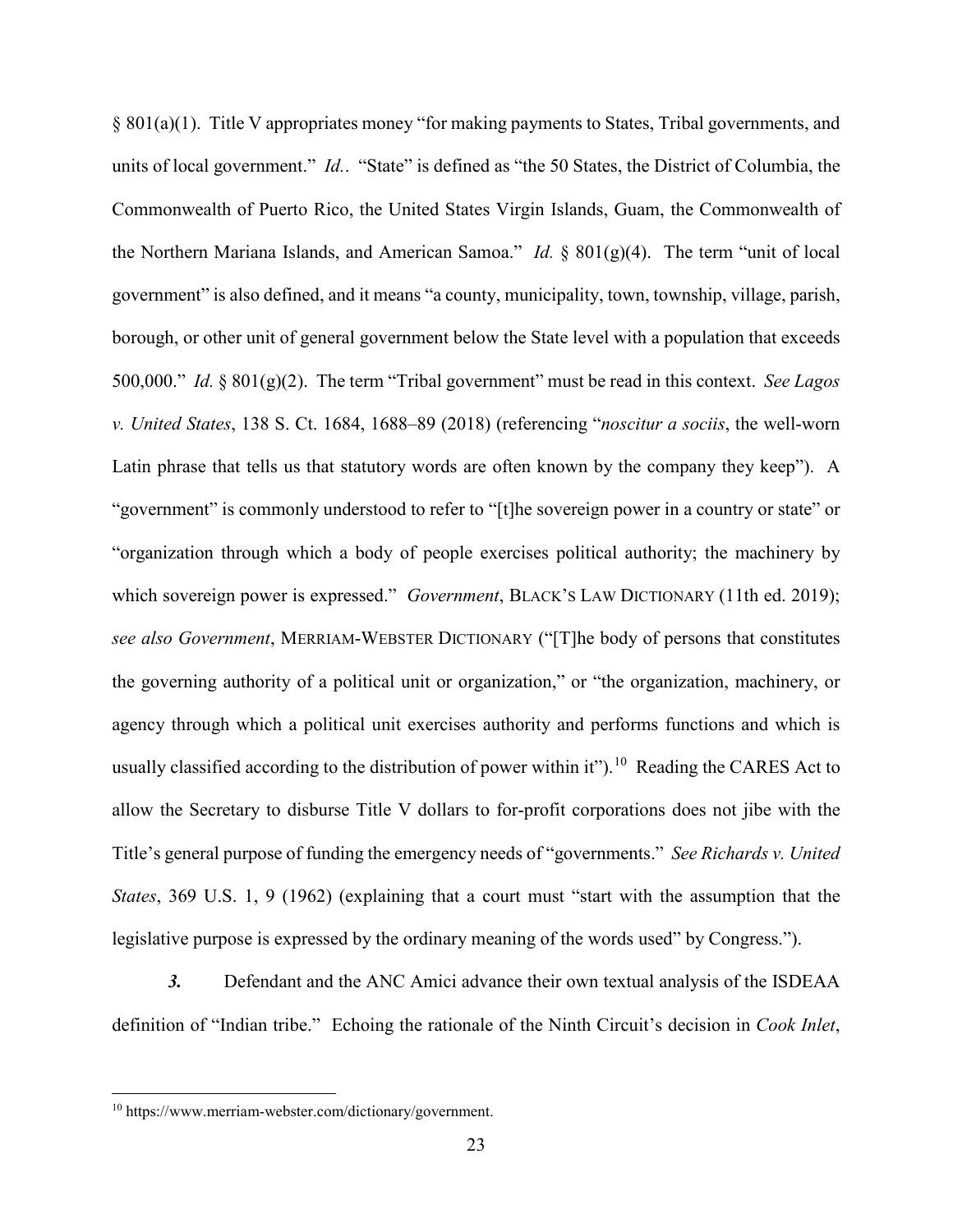810 F.2d at 1474, Defendants and ANC Amici argue that to apply the eligibility clause to ANCs would read the words "regional or village corporation" out of the statute because ANCs cannot satisfy the eligibility clause. Def.'s Mot. at 10–11; Ahtna Br. at 20–21. ANCs cannot satisfy that clause because, as corporations organized under state law, they cannot be "recognized" as "eligible for special programs and services provided by the United States to Indians because of their status as Indians." So, Defendant and the ANC Amici maintain, the court must not apply the eligibility clause to those entities so as to give meaning to their placement in the statute. *Id.* 

The court is unpersuaded. To be sure, courts must "interpret a statute to give meaning to every clause and word." *Donnelly v. FAA*, 411 F.3d 267, 271 (D.C. Cir. 2005). But the court cannot ignore the clear grammatical construct of the ISDEAA definition, which applies the eligibility clause to every entity and group listed in the statute. The possibility that ANCs might not qualify under the eligibility clause is hardly fatal to carrying out Congress's purpose under ISDEAA. "Alaska Native village[s]" are also in the statute. They can and do satisfy the eligibility clause—in fact, there are 229 federally recognized Alaska Native villages, *see* Chehalis Mot. at 18. Alaska Native villages are therefore able to fulfill ISDEAA's purpose of allowing Indian tribes to assume responsibility for federal aid programs that benefit its members; Congress expressed no preference for ANCs to fulfill the statute's objectives. Accordingly, the ISDEAA definition of "Indian tribe" does not compel reading the eligibility clause to not apply to ANCs, as Defendant and the ANC Amici posit.

*4.* Defendant and the ANCs rely heavily on agency guidance and case law to advance their position. *See* Def.'s Opp'n at 9–10; Ahtna Br. at 18–19. Those sources, Defendants assert, support reading the eligibility clause under ISDEAA as *not applying* to ANCs, contrary to the statute's plain text. Defendant, for instance, points out that "immediately after this definition was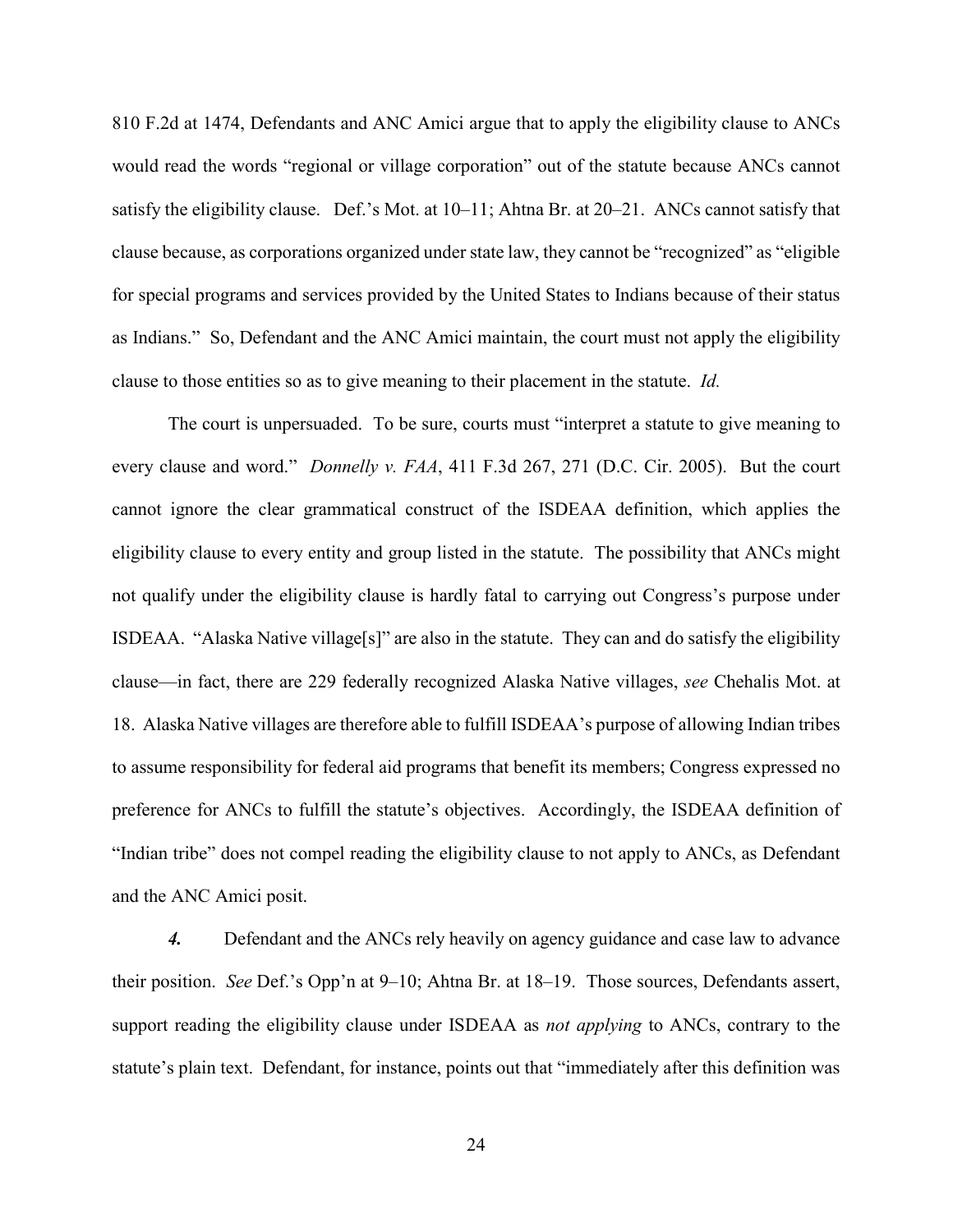passed in 1975 as part of ISDEAA, the Bureau of Indian Affairs ("BIA") interpreted the [eligibility] clause *not* to apply to ANCs—i.e., that they need not satisfy the recognition clause." Def.'s Opp'n at 9. Evidently, BIA adheres to that interpretation today.<sup>11</sup> Additionally, Defendant and the ANC amici cite *Cook Inlet*, in which the Ninth Circuit confirmed BIA's reading of ISDEAA as "reasonable" and held that ANCs can be considered "Indian Tribes" for purposes of ISDEAA. 810 F.2d at 1476. These citations to long-standing agency interpretation and a decadesold Ninth Circuit decision, the court is told, bear on Congress's present-day intent to *include* ANCs for funding under Title V. The unstated assumption of this argument is that Congress is presumed to have known about these interpretations of ISDEAA and, by incorporating its definition of "Indian tribe" into the CARES Act, Congress meant to make ANCs eligible for Title V funding. Though not without some appeal, this argument is flawed for at least three reasons.

*First*, it is counter-textual. As discussed, a straightforward reading of the eligibility clause of the ISDEAA definition cannot be reasonably construed to exclude ANCs. Agency interpretations to the contrary, even if well-settled, cannot override congressional intent conveyed through a statute's plain text. *See SEC v. Sloan*, 436 U.S. 103, 118 (1978) ("[C]ourts are the final authorities on issues of statutory construction, and are not obliged to stand aside and rubber-stamp their affirmance of administrative decisions that they deem inconsistent with a statutory mandate or that frustrate the congressional policy underlying a statute." (internal quotation marks and citation omitted)); *Carlson v. Postal Regulatory Comm'n*, 938 F.3d 337, 349 (D.C. Cir. 2019) ("Even an agency's consistent and longstanding interpretation, if contrary to statute, can be overruled."). Nor can a judicial decision supplant the clear text of a statute, no matter how

<sup>&</sup>lt;sup>11</sup> Defendant does not cite to any contemporary guidance from BIA regarding the ISDEAA definition that could confirm that the agency continues to adhere to its original interpretation. However, all parties appear to agree that BIA has not deviated from its original interpretation.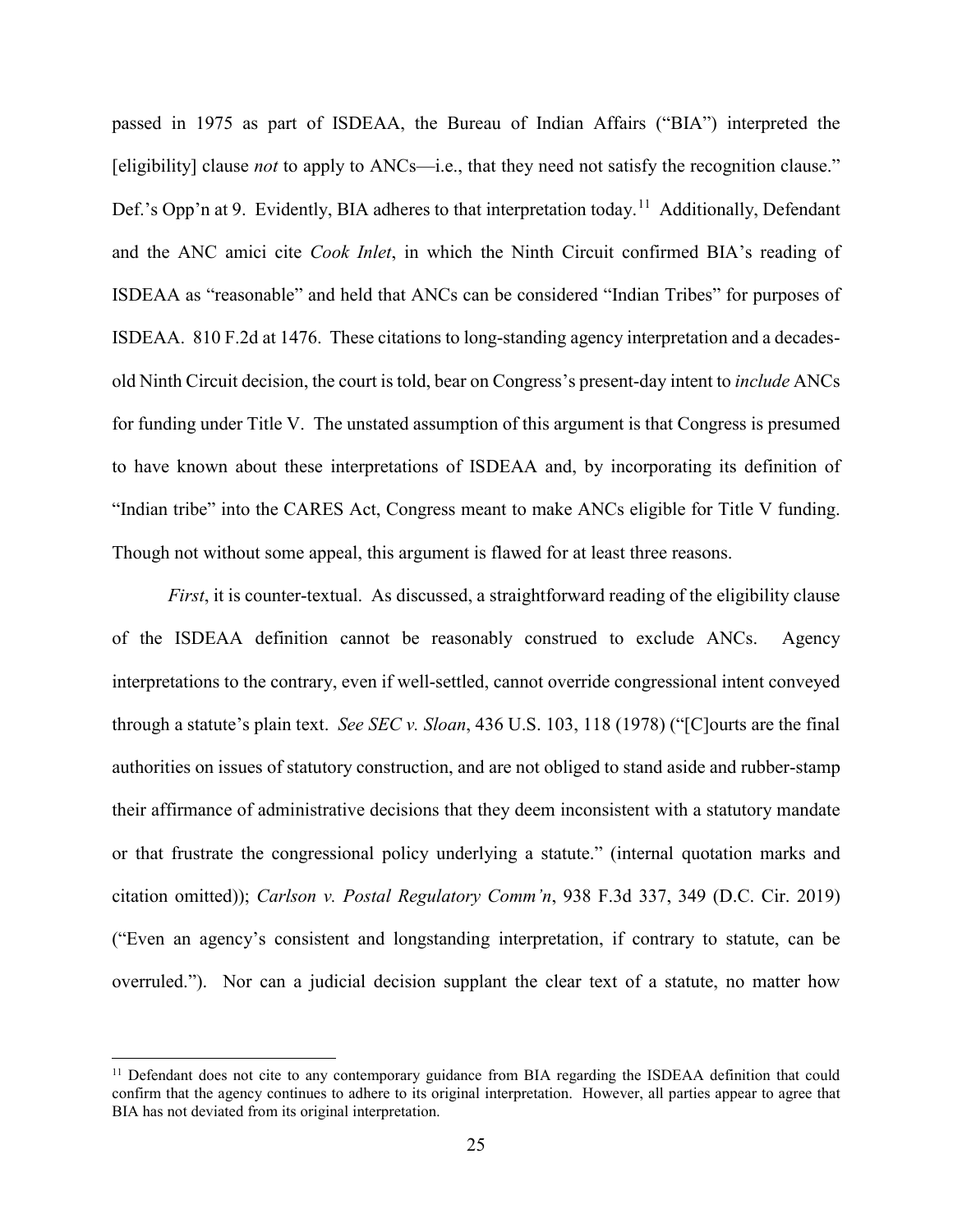longstanding. *See Milner v. Dep't of Navy*, 562 U.S. 562, 576 (2011) (rejecting argument that lower court decision should stand because it had been followed and relied upon for 30 years, "because we have no warrant to ignore clear statutory language on the ground that other courts have done so"). ISDEAA's plain meaning therefore surmounts any contrary agency or judicial interpretation.

*Second*, the administrative and judicial interpretations put forward by Defendant and the ANC amici are not as definitive as they appear at first blush. It is true that "[w]hen administrative and judicial interpretations have settled the meaning of an existing statutory provision, repetition of the same language in a new statute indicates, as a general matter, the intent to incorporate its administrative and judicial interpretations as well." *See Bragdon v. Abbott*, 524 U.S. 624, 645 (1998). But that presumption turns on whether existing interpretations have "settled the meaning" of a statutory provision. That simply is not the case here. For one, *Cook Inlet* is but one judicial decision, and "a lone appellate case hardly counts" as establishing a "'judicial consensus so broad and unquestioned that [a court] must presume Congress knew of and endorsed it.'" *United States v. Garcia Sota*, 948 F.3d 356, 360 (D.C. Cir. 2020) (quoting *Jama v. ICE*, 543 U.S. 335, 349  $(2005)$ ).<sup>12</sup>

More significantly, post-ISDEAA legislation and judicial decisions raise the possibility that Congress did *not* mean to signal, by adopting the ISDEAA definition, that ANCs are eligible for Title V funds. In 1994, some two decades after enacting ISDEAA, Congress passed the Federally Recognized Indian Tribe List Act of 1994 ("List Act"), Pub. L. No. 103-454, § 103, 108

 $\overline{\phantom{a}}$ 

<sup>&</sup>lt;sup>12</sup> Defendant maintains that the continuing validity of *Cook Inlet* is confirmed by a more recent decision from the Ninth Circuit, *Cook Inlet Treaty Tribes v. Shalala*, 166 F.3d 986, 988 (9th Cir. 1999). *See* Def.'s Opp'n at 9. But that more recent decision simply cites to *Cook Inlet* as part of its factual recitation, *see Cook Inlet Treaty Tribes*, 166 F.3d at 988, and, in any event, a subsequent decision from the same circuit does nothing to create a "broad and unquestioned" judicial consensus, *Jama*, 543 U.S. at 349.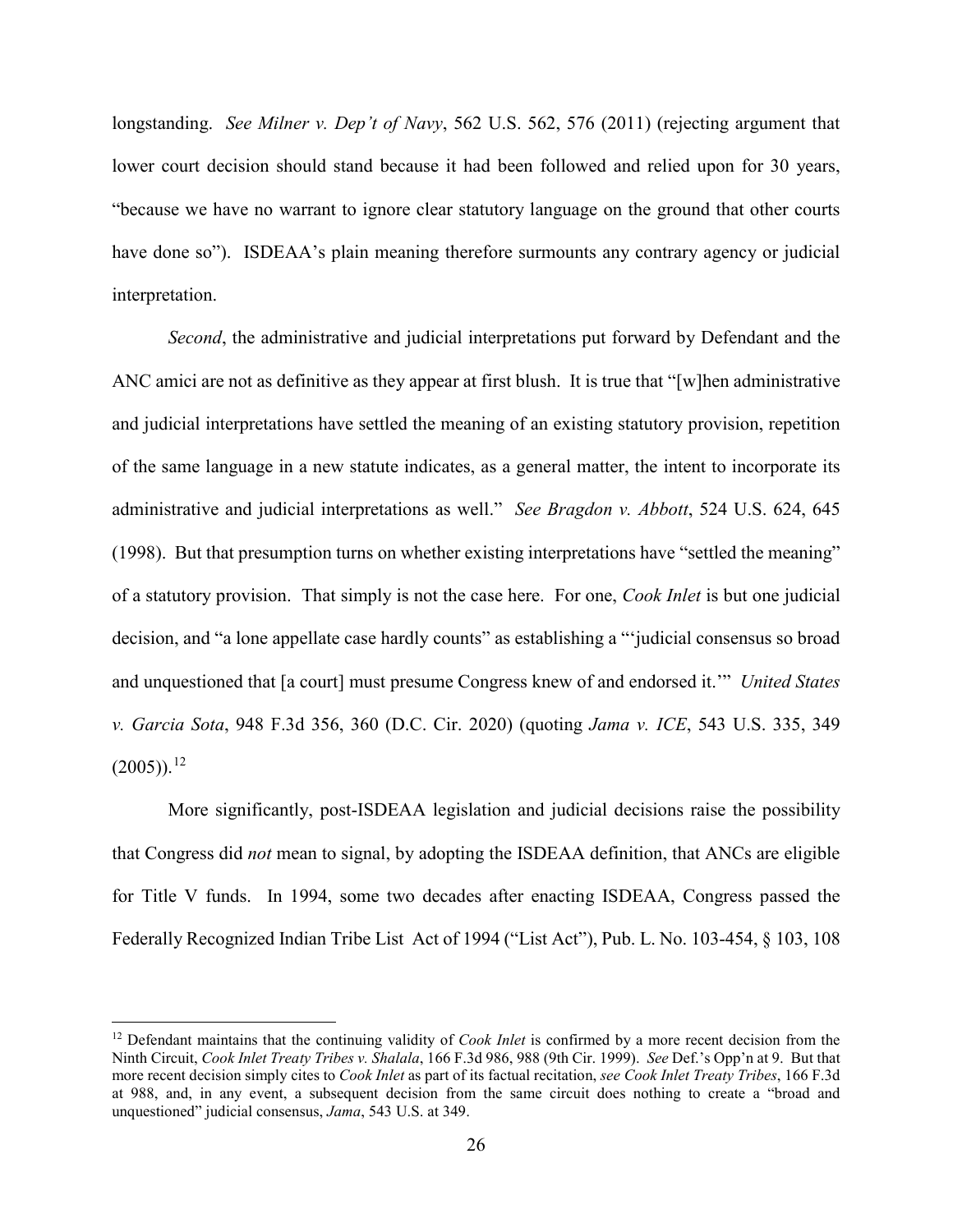Stat. 4791. The List Act directed the Secretary of the Interior to "publish in the Federal Register a list of all Indian tribes which the Secretary recognizes to be eligible for the special programs and services provided by the United States to Indians because of their status as Indians." 25 U.S.C. § 5131(a). The Act's purpose was to "maintain | an accurate, up-to-date list of federally recognized tribes." *Koi Nation of N. Cal. v. Dep't of Interior*, 361 F. Supp. 3d 14, 59 (D.D.C. 2019). No ANC appears on the Secretary's last-published list, as of January 30, 2020. *See* Indian Entities Recognized by and Eligible to Receive Services from the United States Bureau of Indian Affairs, 85 Fed. Reg. 5,462 (Jan. 30, 2020).<sup>13</sup>

Critically, since the List Act's passage, the government has taken the position, and courts have agreed, that the definition of "Indian tribe" in various federal statutes must be read in conjunction with the List Act. In other words, unless the entity or group appears on the Secretary's List, it does not qualify as an "Indian tribe." For instance, in *Wyandot Nation of Kan. v. United States*, the Federal Circuit held that the plaintiff was not a qualified "Indian tribe" permitted to demand an accounting under the American Indian Trust Fund Management Reform Act ("Reform Act"), Pub. L. No. 103-412, 108 Stat. 4239 (1994), because the plaintiff "is not on the list maintained by the Secretary of the Interior." 858 F.3d 1392, 1396, 1397–98 (Fed. Cir. 2017). The Reform Act's definition of "Indian tribe" is *identical* to the ISDEAA definition of that term. *Compare* 25 U.S.C. § 4001(2) *with* 25 U.S.C. § 5304(e). Interpreting the very same statutory language at issue here, the government in *Wyandot* argued that "a tribe cannot be a recognized Indian tribe within the meaning of the Reform Act unless it is recognized as such by the Secretary of the Interior under the List Act," 858 F.3d at 1398, and even asserted that the eligibility clause

<sup>&</sup>lt;sup>13</sup> The most recent list contains 574 federally recognized Indian tribes, including 229 Alaska Native villages including Plaintiffs Akiak Native Community, Asa'carsarmiut Tribe, and Aleut Community of St. Paul Island. *See*  Chehalis Mot. at 18; 85 Fed. Reg. at 5,466, 5,467.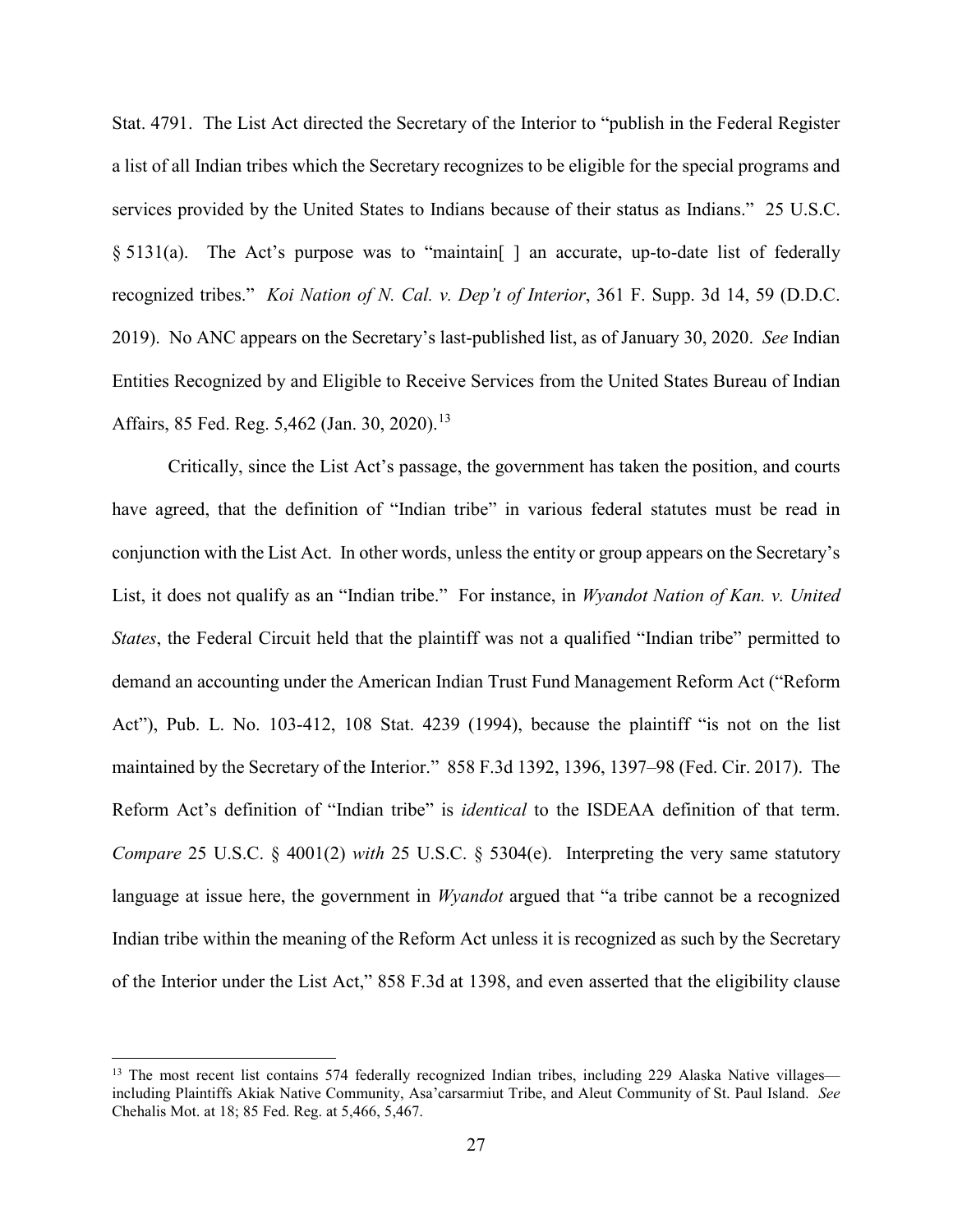found in the Reform Act's definition of "Indian Tribe"—that is, the exact same clause contained in the ISDEAA definition of "Indian Tribe"—"is a phrase of art defined in the List Act, 25 U.S.C. § [5131(a)]," Br. of United States as Appellee, *Wyandot Nation of Kansas v. United States*, No. 2016-1654 (Doc. 18), 2016 WL 4442763, \*24, \*35 (Fed. Cir. Aug. 11, 2016). The Federal Circuit "was persuaded that the List Act regulatory scheme exclusively governs federal recognition of Indian tribes." 858 F.3d at 1398.

The decision in *Slockish v. U.S. Fed. Highway Admin.*, 682 F. Supp. 2d 1178 (D. Or. 2010), supplies another example. There, the statute at issue was the National Historic Preservation Act, which defines "Indian tribe" in the same exact way as under ISDEAA. *Compare* 54 U.S.C. § 300309 *with* 25 U.S.C. § 5304(e). The government argued there, as it did in *Wyandot*, that the plaintiffs could not state a claim under the relevant statute, because they were "not federally recognized tribes." 682 F. Supp. 2d at 1202 (citing the Secretary's List as of December 19, 1988). The court agreed and dismissed the plaintiffs' claims. *See id.*

Defendant does not satisfactorily explain why, in post-List Act cases like *Wyandot* and *Slockish*, the government has insisted that courts read the same definition of "Indian tribe" at issue here with the List Act, but not in this case. But no matter. The point is that when Congress incorporated the ISDEAA definition into the CARES Act, it is entirely plausible for it to have understood, based on cases like *Wyandot* and *Slockish*, that CARES Act eligibility under Title V would be limited only to federally recognized tribes. Those cases, along with the government's post-List Act litigation positions, defeats the notion that the Ninth Circuit's decision in *Cook Inlet*  is such settled law that Congress used that case's understanding of the ISDEAA definition of "Indian tribe" in the CARES Act.<sup>14</sup>

<sup>&</sup>lt;sup>14</sup> Amici ANVCA and ARA make the additional point that in *American Federation of Government Employees, AFL*-*CIO v. United States* ("*AFGE*"), 330 F.3d 513, 516 (D.C. Cir. 2003), the D.C. Circuit noted that certain Alaska Native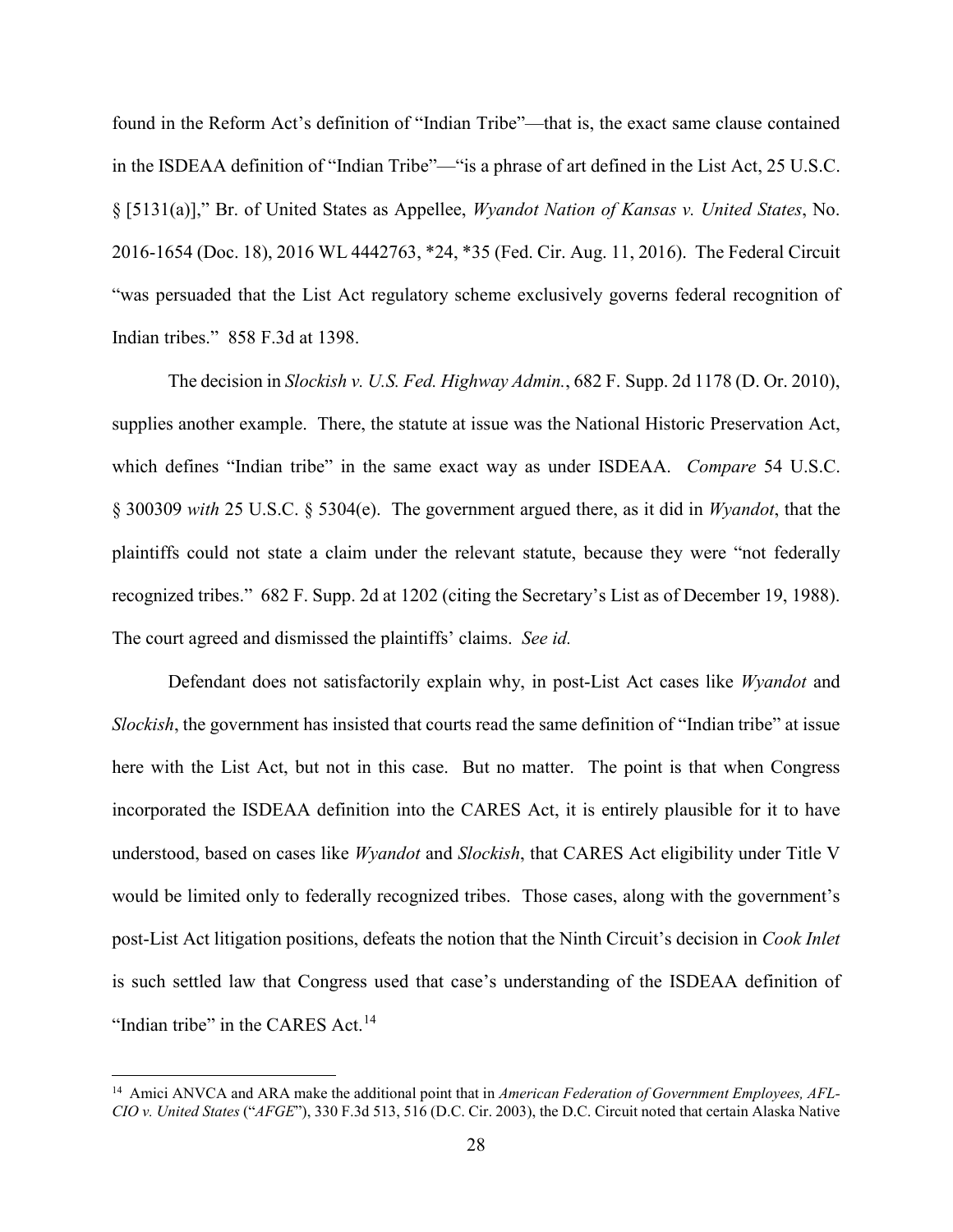*Third*, Congress's adoption of the ISDEAA definition cannot be divorced from actual agency practice under ISDEAA, which seemingly is to contract with ANCs only, if at all, with tribal consent or as a last resort. Although BIA has long viewed ANCs as qualifying as "Indian tribes" under ISDEAA, *see Cook Inlet*, 810 F.2d 1474, there is scant evidence on the present record—in fact, none—that BIA or any other federal agency has actually entered into a "selfdetermination contract," or 638 agreement, with an ANC. Defendant's counsel's inability to identify any such current or past agreement between a federal agency and an ANC is telling *see*  Hr'g Tr. at 38, and suggests that such contracts are at least rare. Moreover, at least one agency, the Indian Health Service, has adopted guidelines that create a contracting hierarchy that prefers agreements for health services with Alaskan villages councils over ANCs. *See* Alaska Area Guidelines for Tribal Clearances for Indian Self-Determination Contracts, 46 Fed. Reg. 27,178-02 (May 18, 1981). Based on those guidelines, one court has held that an ANC cannot maintain a self-determination contract absent tribal villages' consent. *See Ukpeagvik Inupiat Corp. v. Dep't of Health and Human Servs.*, Case No. 3:13-cv-00073-TMB, 2013 WL 12119576, at \*2–3 (D. Alaska May 20, 2013).

This real-world treatment of ANCs by federal agencies under ISDEAA is informative. It tells the court, even if an ANC can be potentially treated as an "Indian tribe" under ISDEAA, they rarely are. And that infrequent treatment prevents the court from concluding at this stage that, by using ISDEAA's definition of "Indian tribe" in the CARES Act, Congress necessarily signaled its

Regional and village corporations qualify as "Indian Tribes" under ISDEAA. *See* Not. and Request to Correct Procedural Defect, Not. of Controlling Authority, ECF No. 34. But amici overread *AFGE.* While they are correct that the court in *AFGE* referred to the ANCs at issue as "Indian Tribes" and cited to ISDEAA, the case sheds no light on the issues relevant here. *AFGE* concerned an equal protection challenge to an appropriations act that gave preference to firms with 51 percent Native American ownership in defense contracting. 330 F.3d at 516–17. The court had no occasion to consider ANCs' status as it pertains to the ISDEAA definition, and the court's statement that the ANCs "are federally recognized Indian tribes" is better viewed as dicta. *See id.*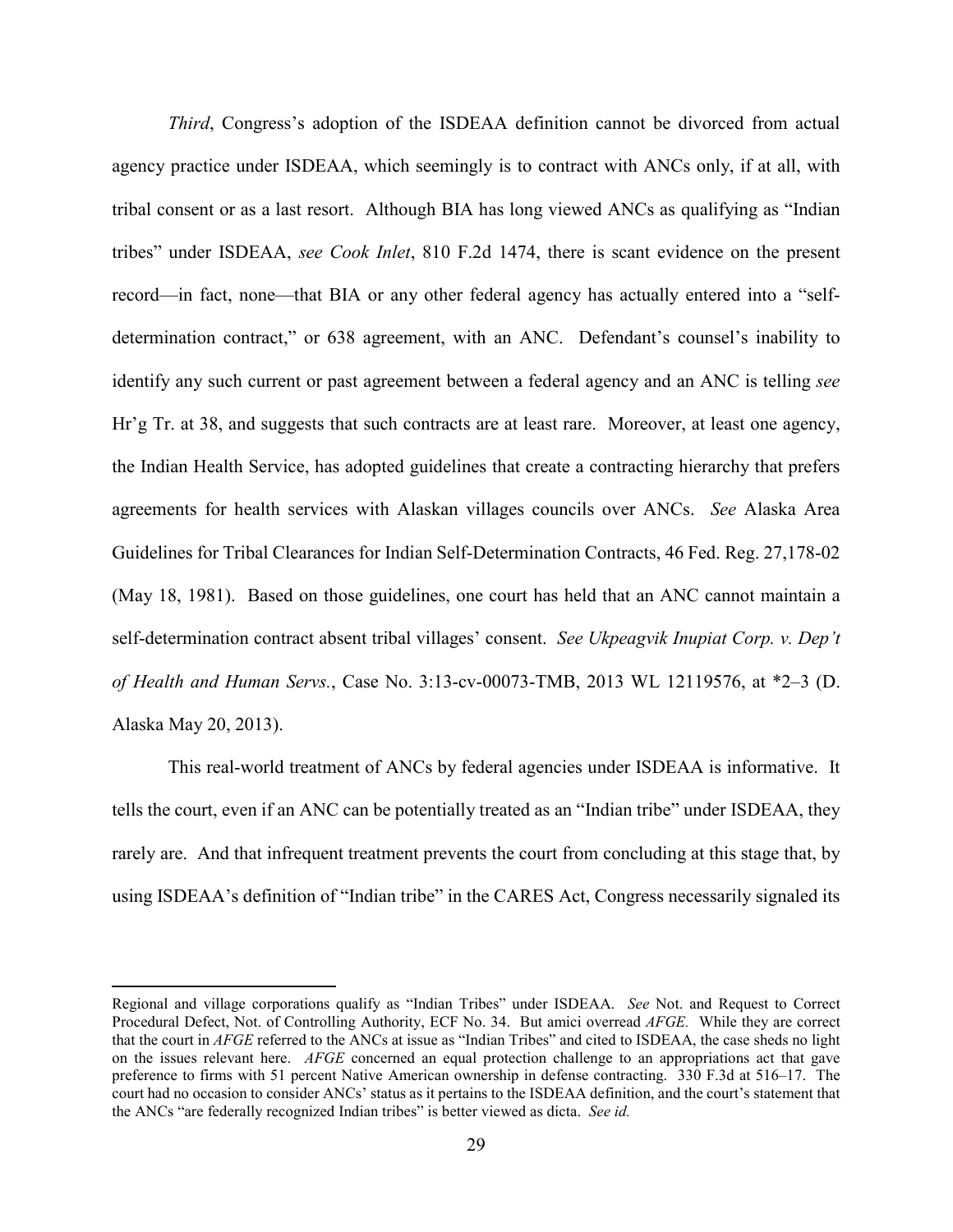intent to treat ANCs and federally recognized tribes as equals for purposes of Title V funding eligibility.

*5.* Defendant and the ANC amici make another argument concerning Congress's selection of the ISDEAA definition of "Indian tribe" for the CARES Act. They point out that the List Act's definition of "Indian tribe" clearly excludes ANCs. *See* Def.'s Opp'n at 11; Ahtna Br. at 18–19. The List Act defines "Indian tribe" to mean "any Indian or Alaska Native tribe, band, nation, pueblo, village or community that the Secretary of the Interior acknowledges to exist as an Indian tribe." 25 U.S.C. § 5130(2). That clearly defined exclusion of ANCs begs the question: If Congress wanted to exclude ANCs from receiving CARES Act funds, why not incorporate the definition of "Indian tribe" from the List Act, or refer expressly to the published list itself? As amicus Ahtna puts it, "if Congress wanted to exclude [ANCs] it could have done so and in a much less convoluted way." Ahtna Br. at 19. That is a fair point, but it loses its luster when viewed against the backdrop of the post-List Act case law and government litigation positions described above. Congress could have intended that the ISDEAA definition of "Indian Tribe" exclude ANCs under the CARES Act in the same way that the identical ISDEAA definitions exclude nonfederally recognized tribes under the Reform Act and the National Historic Preservation Act. The court therefore can glean no definitive congressional intent as to the inclusion or exclusion of ANCs under the CARES Act by Congress's selection of the ISDEAA definition over the List Act definition.

*6.* Defendant also resists reading the word "recognized" used in the CARES Act's definition of "Tribal government" as a legal term of art. *See* Def.'s Opp'n at 18. The Secretary points out that "recognized" as used in the CARES Act does not necessarily mean *federal*  recognition, as understood in other statutes. Statutes that do expressly concern federal recognition,

30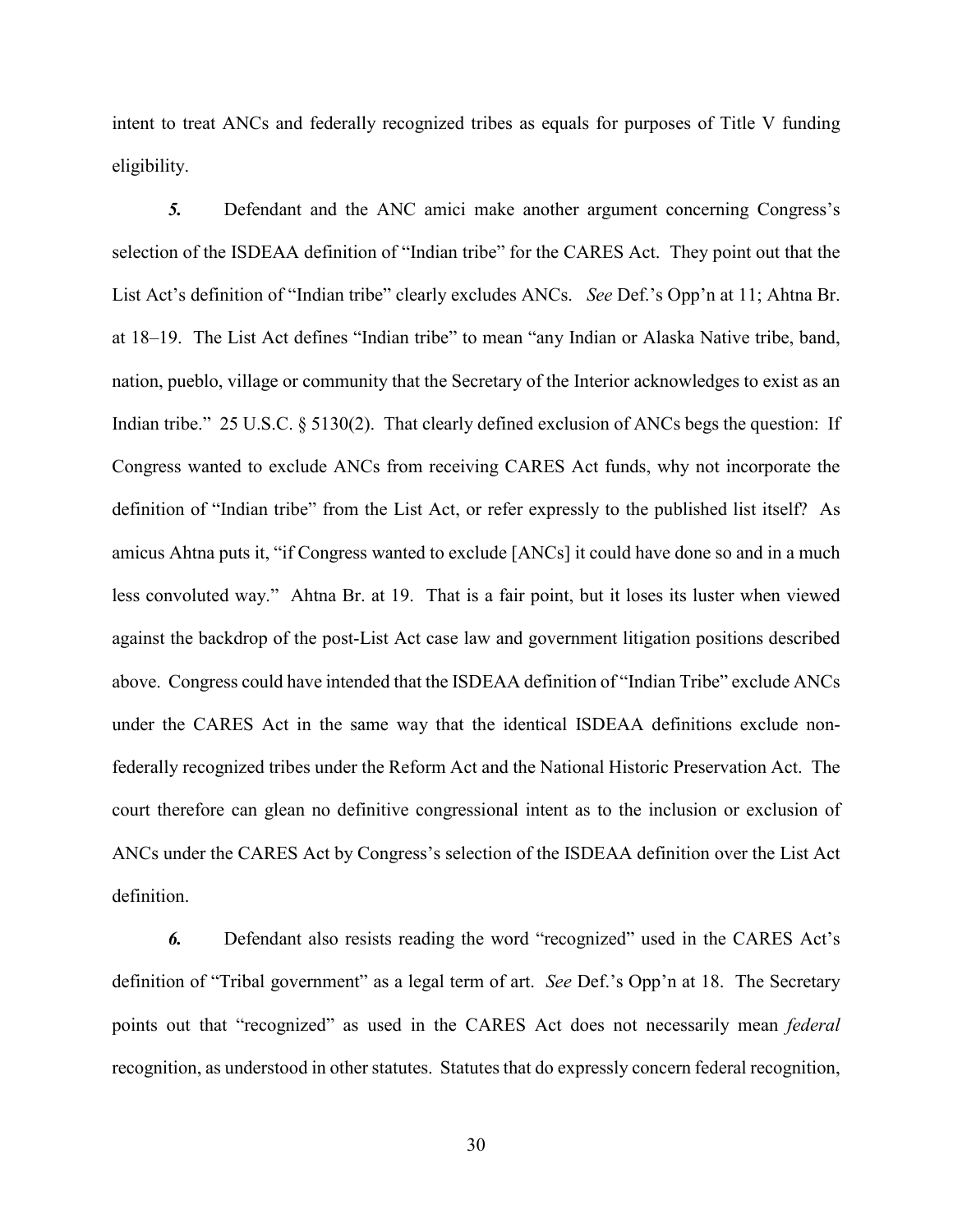according to Defendant, use different words to signify that term of art. The List Act, for example, uses the phrase "recognized tribes published by the Secretary," 25 U.S.C. § 5130(3), and the Indian Gaming Regulatory Act refers to tribes or groups that are "recognized as eligible by the Secretary," 25 U.S.C. § 2703(5)(A).

The court, however, does not view those modest statutory textual differences as bearing the weight that Defendant gives them. As already discussed, in other statutes where the word "recognized" appears alone in the statutory text, such as the Reform Act and the National Historic Preservation Act, *see* 25 U.S.C. § 4001(2); 54 U.S.C. § 300309, the government has equated the term with federal recognition, *see Wyandot*, 858 F.3d at 1398; *Slockish*, 682 F. Supp. 2d at 1202. It is not clear why the government takes a different view here. Moreover, given the history and significance of the term "recognition" in Indian law, the court doubts that Congress would have used the term if it did not mean to equate it with federal recognition. The word "recognize" as it appears in the CARES Act is thus best understood as a legal term of art that no ANC presently satisfies.

**7.** Finally, Defendant refutes that statutory context supports Plaintiffs' position. Citing the fact that tribal governments generate revenues from for-profit business operations, like casinos, Defendant contend that "Plaintiffs' argument assumes incorrectly that there is a clean dividing line between government and business operations . . . . [such that] Title V eligibility cannot turn on whether the recipient is engaged in profitable businesses." Def.'s Mot. at 11–12. But Plaintiffs' position, with which the court agrees, does not depend on a "clean dividing line." Rather, the question is whether treating an ANC's board of directors as a "Tribal government" makes sense when the other identified recipients of Title V funds include "States" and "units of local government." *See* 42 U.S.C. § 801(a)(1). It does not.

31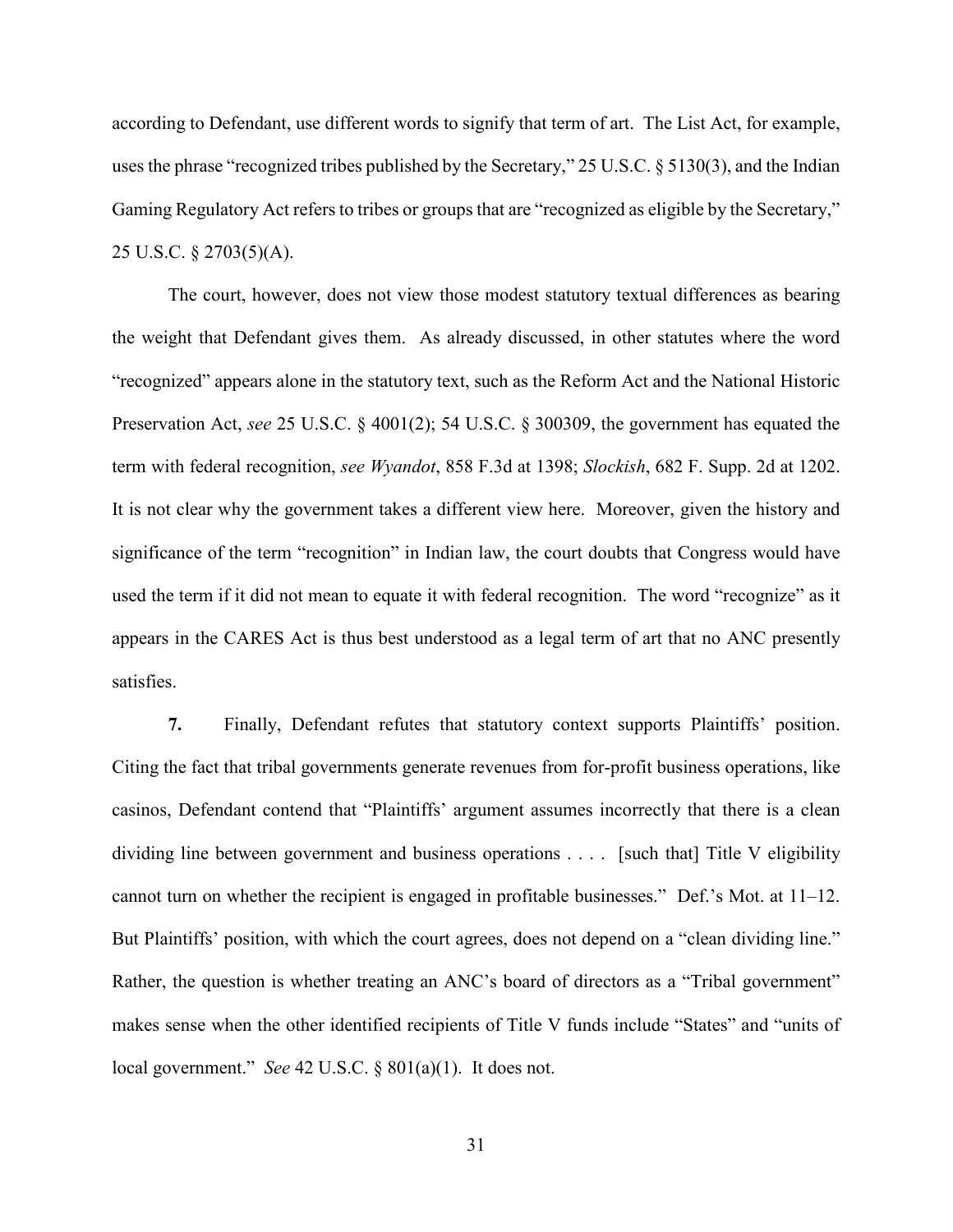\* \* \*

In summary, the court finds that Plaintiffs have met their burden of showing a likelihood of success on the merits of their claim.

#### **C. Balance of the Equities and the Public Interest**

The court turns finally to the remaining two injunctive relief factors: the balance of the equities and the public interest. Where the federal government is the opposing party, these two factors merge. *See Nken*, 556 U.S. at 435. Thus, in this case, the balance of the equities requires the court to "weigh[] the harm to [Plaintiffs] if there is no injunction against the harm to [the Treasury Department] if there is." *Pursuing Am.'s Greatness*, 831 F.3d at 511. The agency's harm and "the public interest are one and the same, because the government's interest *is* the public interest." *Id.* 

For the reasons already discussed, the harm to Plaintiffs absent an injunction will be great. The court need not recite the challenges that Plaintiffs are presently facing and will continue to face with reduced funding, though it notes that other Indian tribal governments who are not involved in this action also would benefit from an injunction. On the other side of the balance, the tangible harm claimed by the agency from an injunction is not substantiated. Defendant contends that halting disbursement of funds to ANCs would harm the native Alaskan communities that they serve. *See* Def.'s Opp'n at 23. But neither Defendant nor the ANC Amici present actual evidence demonstrating that ANCs are currently providing public services comparable to Plaintiffs to combat the coronavirus pandemic. *See id.* at 23 (citing no evidence and simply cross-referencing ANVCA Br. at 15–16 , which identifies no coronavirus-related public services); Ahtna Br. at 2–3 (stating that Ahtna provides a "litany of social, educational, and health-related services," but not specifying what those are services are with respect to the coronavirus pandemic or specifying how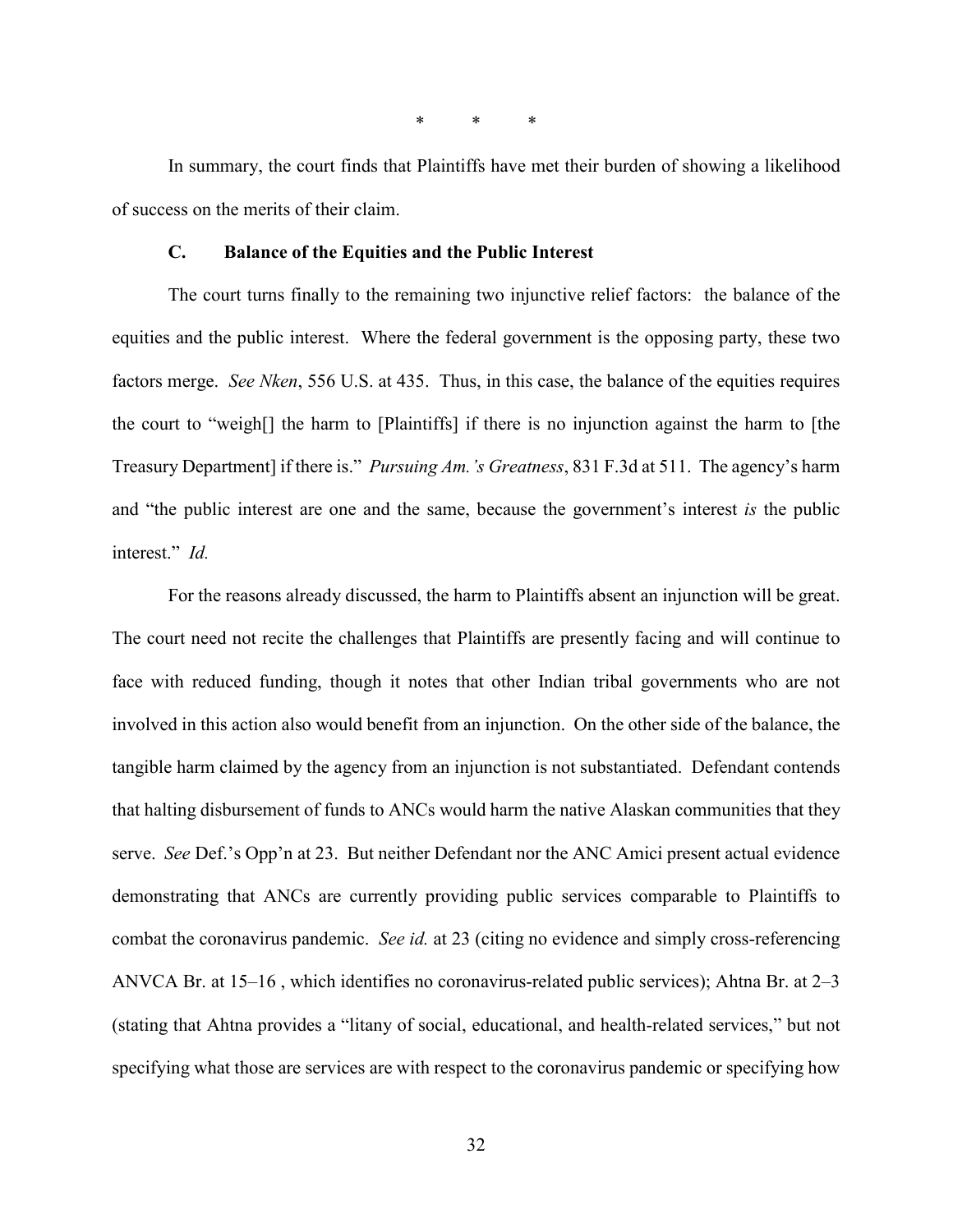Title V funds would be used); ANVCA Br. at 16 (asserting, without detail or factual support, that "[s]ervices ANCs currently provide pale in comparison to what will be demanded of them in the future"). Moreover, it appears that ANCs may be eligible for funding made available in other parts of the CARES Act, *see* Def.'s Br. at 11 (stating that Congress could have "reasonably provided two avenues of relief for an entity in the CARES Act"), so whatever coronavirus-related services they do provide arguably could come from a different pot of appropriated funds. The claimed harm to ANCs from an injunction is simply not supported by the record.

Both sides also assert that the public interest is served by carrying out Congress's intent; in Plaintiffs' view, that means denying ANCs Title V funds, and in Defendant's view, that means not interfering with the discretionary allocation of funds to ANCs. *See* Chehalis Mot. at 36–37; Cheyenne River Mot. at 34–35; Def.'s Opp'n at 23. Because, as already discussed, the court finds that Plaintiffs have established a likelihood of success of showing that ANCs do not qualify for Title V funds, the public interest factor favors preliminarily enjoining the Secretary from disbursing Title V funds to ANCs. *See League of Women Voters of United States v. Newby*, 838 F.3d 1, 12 (D.C. Cir. 2016) (stating that "there is a substantial public interest 'in having governmental agencies abide by the federal laws that govern their existence and operations'") (quoting *Washington v. Reno*, 35 F.3d 1093, 1103 (6th Cir. 1994)).

#### **VI.**

Although the court has determined that an injunction is warranted, it does not grant relief to the full extent requested by Plaintiffs. The D.C. Circuit has "long held that '[a]n injunction must be narrowly tailored to remedy the specific harm shown.'" *Neb. Dep't of Health & Human Servs. v. Dep't of Health & Human Servs.*, 435 F.3d 326, 330 (D.C. Cir. 2006) (quoting *Aviation Consumer Action Project v. Washburn*, 535 F.2d 101, 108 (D.C. Cir. 1976)). Here, preliminarily